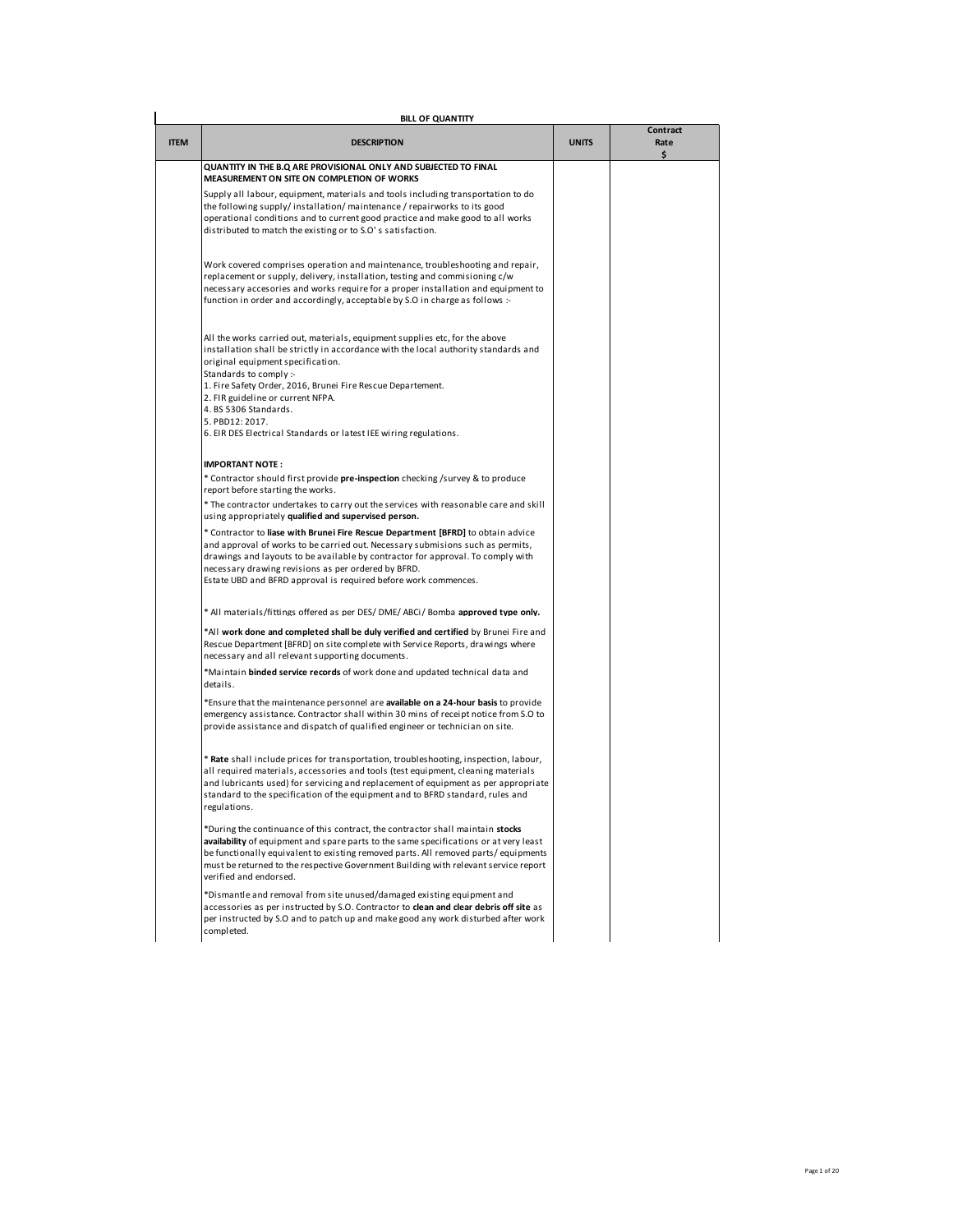\*If the units under repair are consider **beyond economical repair**, the Superintendent<br>Engineer must be notify immediately so that inspection can be carry out to verify the<br>report. If in the opinion of the Superintendent E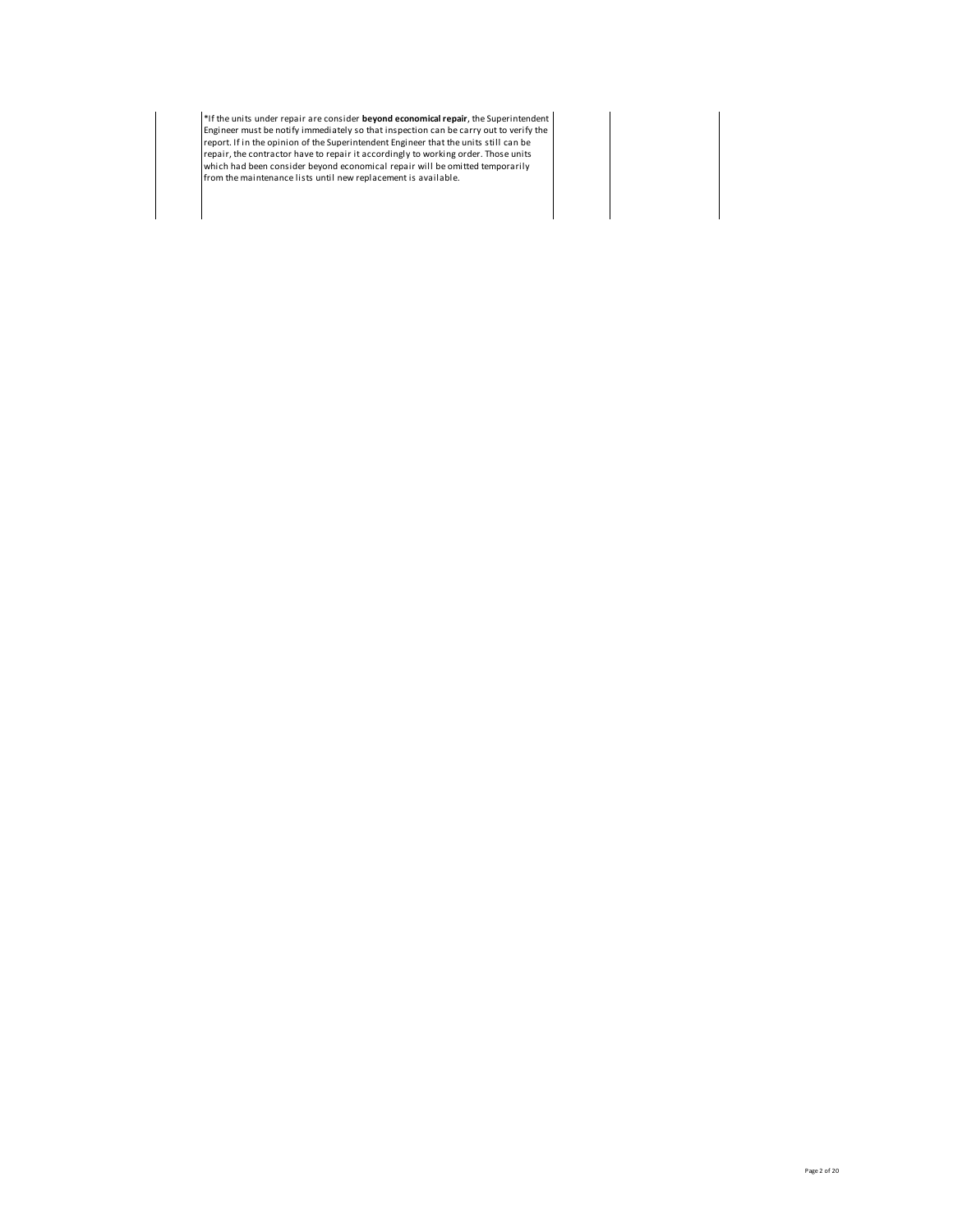|                | <b>SECTION 1 : FIRE PROTECTION SERVICES</b>                                                                                                                                                                                            |  |
|----------------|----------------------------------------------------------------------------------------------------------------------------------------------------------------------------------------------------------------------------------------|--|
| Α              | ROUTINE MAINTENANCE INSPECTIONS OF FIRE PROTECTION SERVICES                                                                                                                                                                            |  |
|                | To perform checking inspections include general cleaning and service, calibrating,<br>troubleshooting, adjusting, realigning, testing and reporting as ordered by S.O of:-<br>[Contractor to submit work request and schedule of work. |  |
|                | Report must be verified by S.O]                                                                                                                                                                                                        |  |
| $\mathbf{1}$   | Fire Alarm Systems and other related accessories.<br>Routine service shall be carried out in accordance to Schedule A.1.                                                                                                               |  |
|                |                                                                                                                                                                                                                                        |  |
| $\overline{2}$ | Smoke Ventilation System and Smoke Curtain System and other related accessories.<br>Routine service shall be carried out in accordance to Schedule A.2.                                                                                |  |
| 3              | Extingusher and other related accessories.<br>Routine service shall be carried out in accordance to Schedule A.3                                                                                                                       |  |
| 4              | Fire Hose Reels System and other related accessories.                                                                                                                                                                                  |  |
|                | Routine service shall be carried out in accordance to Schedule A.4                                                                                                                                                                     |  |
| B              | REPLACEMENT, INSTALLATION AND REPAIR OF FIRE PROTECTION SERVICES                                                                                                                                                                       |  |
|                | [ APPROVED TYPE ONLY ]                                                                                                                                                                                                                 |  |
|                | <b>1. FIRE ALARM PANEL AND ACCESSORIES</b>                                                                                                                                                                                             |  |
|                | II. DETECTORS AND ACCESSORIES                                                                                                                                                                                                          |  |
|                | III. WET RISER AND HOSE REEL SYSTEM                                                                                                                                                                                                    |  |
|                | IV. FIRE PUMPS AND CONTROL                                                                                                                                                                                                             |  |
|                | V. FIRE EXTINGUSHER                                                                                                                                                                                                                    |  |
|                | VI. SUNDRIES ITEM                                                                                                                                                                                                                      |  |
|                | VII. SMOKE CURTAINS                                                                                                                                                                                                                    |  |
|                | VIII. FIREMEN INTERCOM                                                                                                                                                                                                                 |  |
|                | IX. SMOKE VENTILATION                                                                                                                                                                                                                  |  |
|                | X. ELECTRICAL ITEMS                                                                                                                                                                                                                    |  |
|                | XI. OTHER ITEM NOT INCLUDED                                                                                                                                                                                                            |  |
|                | Replace Or Supply, installation, testing and commisioning c/w necessary accessories<br>and works required.                                                                                                                             |  |
|                | Equipment supplied and installations shall be approved by BFRD only.                                                                                                                                                                   |  |
|                | Supplier of Equipment shall be from approved BFRD Suppliers / Contractors only.                                                                                                                                                        |  |
|                | All wirings works shall be done by an approved Electrical Contractors.                                                                                                                                                                 |  |
|                | Finishes shall be RED in colour unless otherwise stated.                                                                                                                                                                               |  |
|                | Maintenance and new installation work shall have Inspection Sticker & Tag for<br>Extingusher and Fire Alarm Panel.                                                                                                                     |  |
|                |                                                                                                                                                                                                                                        |  |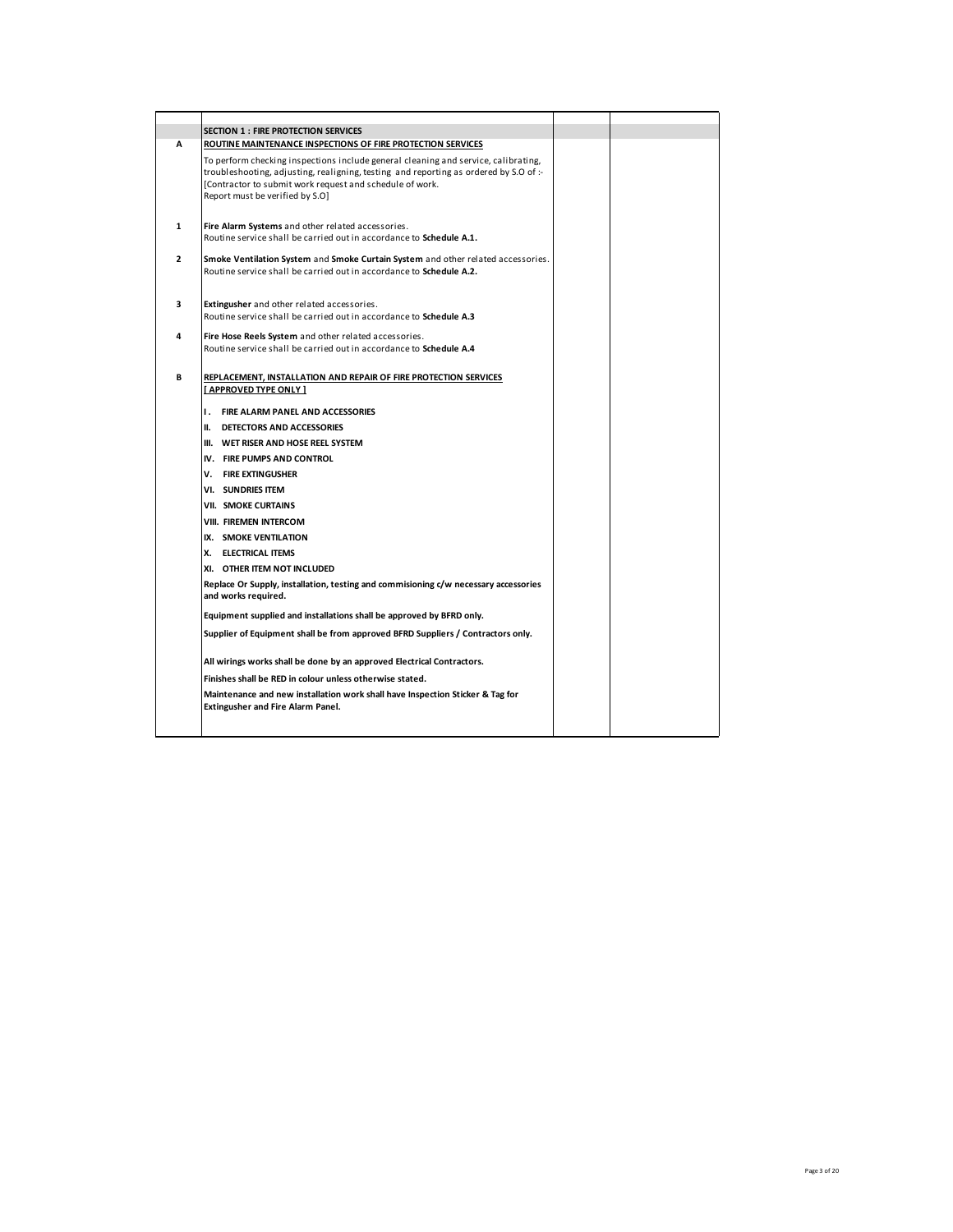| ı           | FIRE ALARM PANEL AND ACCESSORIES                              |           |                      |
|-------------|---------------------------------------------------------------|-----------|----------------------|
|             | Conventional Fire Alarm Control Panel c/w battery and charger |           |                      |
| $\mathbf 1$ | 2 zone                                                        | No        | 800.00               |
| 2           | 4 Zone                                                        | No        | 1,000.00             |
| 3           | 8 Zone                                                        | No        | 1,500.00             |
| 4<br>5      | 16 Zone<br>32 Zone                                            | No<br>No  | 2,000.00<br>3,900.00 |
|             |                                                               | No        |                      |
|             | Addressable Fire Alarm Control Panel c/w battery and charger  | No        |                      |
| 6           | 2 zone                                                        | No        | 900.00               |
| 7<br>8      | 4 Zone<br>8 Zone                                              | No<br>No  | 2,800.00<br>3,000.00 |
| 9           | 16 Zone                                                       | No        | 3,200.00             |
| 10          | 20 Zone                                                       | No        | 3,500.00             |
|             |                                                               | No        |                      |
| 11          | 32 Zone Repeater Panel                                        | No        | 3,800.00             |
| 12          | Mother PCB Board Conventional Type                            | No        | 250.00               |
| 13          | Mother PCB Board Addressable Type                             | <b>No</b> | 480.00               |
| 14          | Zone Module Card Conventional Type                            | No        | 180.00               |
| 15          | Zone Module Card Addressable Type                             | No        | 250.00               |
| 16          | Interface card                                                | No        | 105.00               |
| 17          | Battery Charger Unit                                          | No        | 105.00               |
| 18          | 3A-5A 24V Automatic Battery Charger Unit                      | <b>No</b> | 400.00               |
| 19          | 5A-10A 24V Automatic Battery Charger Unit                     | No        | 650.00               |
| 20          | 12V Sealed Lead Acid Battery (up to 20AH)                     | No        | 156.00               |
| 21          | 12V Sealed Lead Acid Battery (above 20AH to 50AH)             | No        | 169.00               |
| 22          | 24VDC Indicating Lamp                                         | No        | 5.00                 |
| 23          | Indicating Lamp Holder                                        | No        | 3.00                 |
| 24          | 2 Loop Addressable Fire Alarm Panel                           | No        | 6,200.00             |
| 25          | 4 Loop Addressable Fire Alarm Panel                           | No        | 7,110.00             |
| 26          | Loop Card                                                     | No        | 650.00               |
| 27          | Ram Card                                                      | No        | 180.00               |
| 28          | I/O card                                                      | <b>No</b> | 105.00               |
| 29          | Printer                                                       | No        | 455.00               |
| 30          | Printer Paper                                                 | Roll      | 45.00                |
| 31          | Digital communication/ Auto Dailer                            | No        | 585.00               |
| 32          | Line Isolator                                                 | No        | 250.00               |
| 33          | Panel Key                                                     | <b>No</b> | 8.00                 |
| 34          | End Line Resistor                                             | No        | 8.00                 |
| 35          | Fault Buzzer                                                  | No        | 40.00                |
|             |                                                               |           |                      |
| Ш           | DETECTORS AND ACCESSORIES                                     |           |                      |
| 1           | Alarm Bell                                                    | No        | 80.00                |
| 2           | Weatherproof Back Box for Alarm Bell                          | No        | 50.00                |
| 3           | Strobe Light                                                  | No        | 2,800.00             |
| 4           | Manual Call Point (handle)                                    | No        | 45.00                |
| 5           | Manual Call Point, Weatherproof (handle)                      | No        | 300.00               |
| 6           | Sounder Beacon                                                | No        | 80.00                |
| 7           | Manual Breakglass unit                                        | No        | 60.00                |
| 8           | Conventional Smoke Detector                                   | No        | 60.00                |
| 9           | Conventional Heat Detector                                    | No        | 52.00                |
| 10          | Addressable Beam Smoke Detector                               | No        | 150.00               |
| 11          | Addressable Smoke Detector                                    | No        | 150.00               |
| 12          | Addressable Heat Detector                                     | No        | 150.00               |
| 13          | Addressable Beam Smoke Detector                               | No        | 150.00               |
| 14          | Digital Commmunicator                                         | <b>No</b> | 600.00               |
| 15          | Spare Glass for Breakglass Unit                               | No        | 5.00                 |
| 16          | Detector Base                                                 | No        | 45.50                |
| 17          | Remote indicator                                              | No        | 50.00                |
| 18          | Metal hammer c/w chain for breakglass                         | No        | 50.00                |
| 19          | Fire resistance cable 1.5mm dia                               | No        | 45.00                |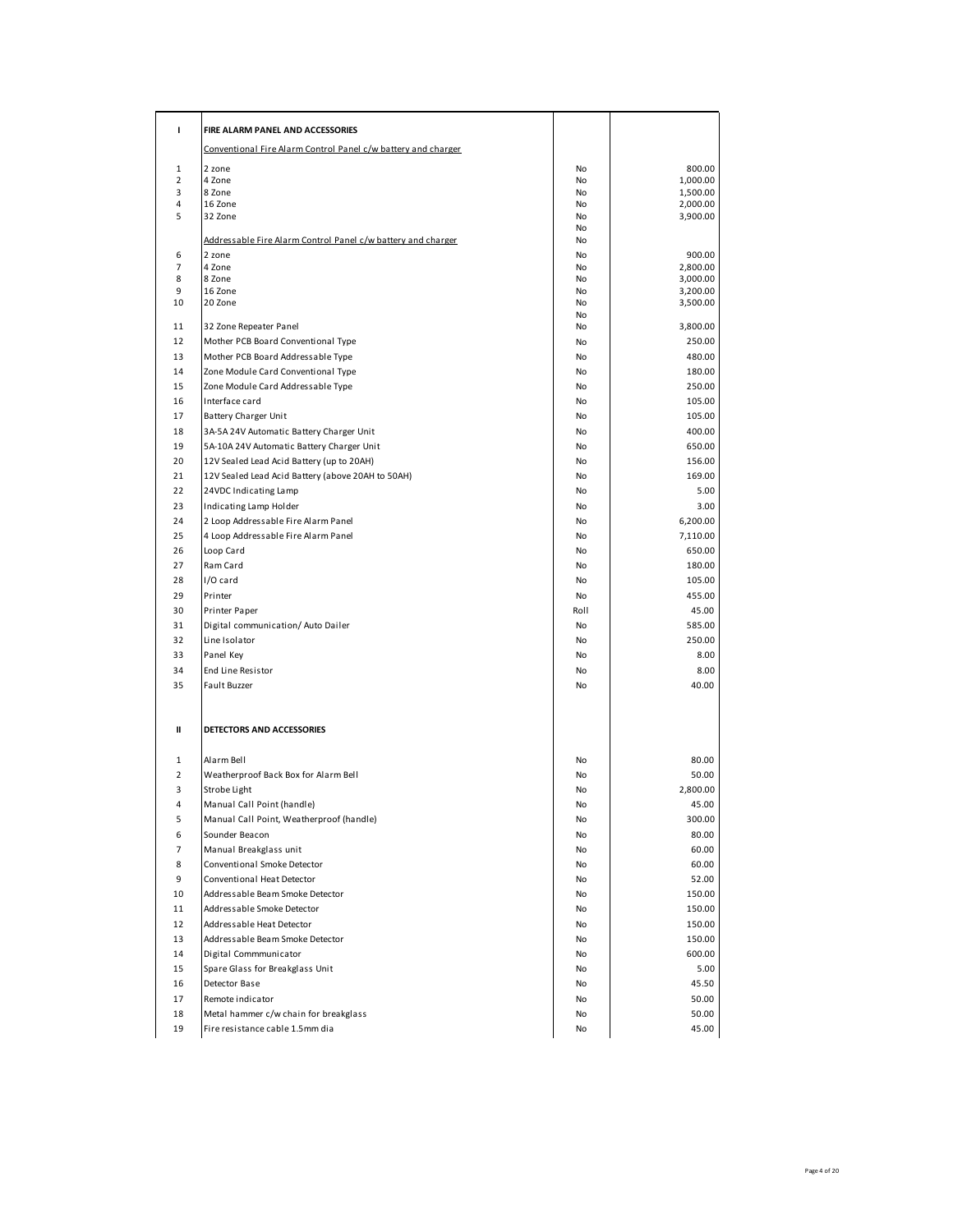| 200.00<br>21<br>Mimic Diagram<br>No<br>50.00<br>22<br>Hand Operated Alarm Bell c/w bolt & nut<br>No<br>23<br>Battery Operated Smoke Detector<br>20.00<br>No<br>24<br>20.00<br>Battery Operated Heat Detector<br>No<br>Ш<br>WET RISER & HOSE REEL SYSTEM<br>25.00<br>$\mathbf{1}$<br>68 Degree Celcius Sprinkle Head<br>No<br>$\overline{2}$<br>141 Degree Celcius Sprinkle Head<br>25.00<br><b>No</b><br>3<br>2 Way Fire Brigade Breeching Inlet<br>250.00<br>No<br>450.00<br>$\overline{4}$<br>4 Way Fire Brigade Breeching Inlet<br>No<br>5<br>80.00<br>Air Release Valve<br>No<br>300.00<br>2 Way Piller Hydrant<br>6<br>No<br>$\overline{7}$<br>3 Way Pillar Hydrant<br>450.00<br>No<br>8<br>Hydrant Sluice Valve<br>250.00<br>No<br>9<br>65mm dia 30m long Layflat Fire Hose c/w Male/Female Instantanous Coupling<br>450.00<br>No<br>10<br>Fire Hydrant Key and Bar<br>100.00<br>No<br>Hand Wheel for Hydrant<br>28.00<br>11<br>No<br>210.00<br>12<br>65 dia Diffuser Nozzle with Male Instantanous<br>No<br>13<br>19mm dia fix/Swing Type Hose Reel Drum complete with 30m Rubber Hose, Nozzle<br>No<br>200.00<br>200.00<br>14<br>25mm dia fix/Swing Type Hose Reel Drum complete with 30m Rubber Hose, Nozzle<br>No<br>15<br>19mm dia fix/Swing Type Hose Reel Drum (excluding Rubber Hose, Nozzle and Clip)<br>150.00<br>No<br>150.00<br>16<br>25mm dia Swing Type Hose Reel Drum (excluding Rubber Hose, Nozzle and Clip)<br>No<br>17<br>19mm dia 30m long Rubber Hose for Hose Reel Drum<br>90.00<br>No<br>90.00<br>18<br>20mm dia 30m long Rubber Hose for Hose Reel Drum<br>No<br>19<br>19mm dia Hose Reel Nozzle<br>20.00<br>No<br>20.00<br>20<br>25mm dia Hose Reel Nozzle<br>No<br>21<br>Stop Nozzle with Nozzle Locking Device<br>25.00<br>No<br>22<br>20.00<br>25mm dia Bronze Gate Valve<br>No<br>23<br>50mm dia Bronze Gate Valve<br>25.00<br>No<br>40.00<br>24<br>75mm dia Bronze Gate Valve<br>No<br>25<br>60.00<br>100mm dia Bronze Gate Valve<br>No<br>85.00<br>26<br>50mm dia Non-Return Valve<br>No<br>27<br>200.00<br>100mm dia Non-Return Valve<br>No<br>150.00<br>28<br>50mm dia Bronze Ball Float Valve<br>No<br>29<br>400.00<br>80mm dia Bronze Ball Float Valve<br>No<br>30<br>120.00<br>50mm dia Flexible Expansion Joint<br>No<br>150.00<br>31<br>100mm dia Flexible Expansion Joint<br>No<br>200.00<br>32<br>150mm dia Flexible Expansion Joint<br><b>No</b><br>150.00<br>33<br>Fire Hose Reel Cabinet<br>No<br>34<br>Hosereel Wall Bracket<br>3.50<br>No<br>35<br>Hosereel Clip<br>3.50<br>No<br>36<br>Hose Guide<br>10.00<br>No<br>30.00<br>37<br>Hosereel Notice Bilingual as Bomba Spec<br>No | 20 | Fire resistance cable 2.5mm dia | No | 55.00 |
|--------------------------------------------------------------------------------------------------------------------------------------------------------------------------------------------------------------------------------------------------------------------------------------------------------------------------------------------------------------------------------------------------------------------------------------------------------------------------------------------------------------------------------------------------------------------------------------------------------------------------------------------------------------------------------------------------------------------------------------------------------------------------------------------------------------------------------------------------------------------------------------------------------------------------------------------------------------------------------------------------------------------------------------------------------------------------------------------------------------------------------------------------------------------------------------------------------------------------------------------------------------------------------------------------------------------------------------------------------------------------------------------------------------------------------------------------------------------------------------------------------------------------------------------------------------------------------------------------------------------------------------------------------------------------------------------------------------------------------------------------------------------------------------------------------------------------------------------------------------------------------------------------------------------------------------------------------------------------------------------------------------------------------------------------------------------------------------------------------------------------------------------------------------------------------------------------------------------------------------------------------------------------------------------------------------------------------------------------------------------------------------------------------------------------------------------------------------------------------------------------------------------------------------------------------------------------------------------------------------------------------------|----|---------------------------------|----|-------|
|                                                                                                                                                                                                                                                                                                                                                                                                                                                                                                                                                                                                                                                                                                                                                                                                                                                                                                                                                                                                                                                                                                                                                                                                                                                                                                                                                                                                                                                                                                                                                                                                                                                                                                                                                                                                                                                                                                                                                                                                                                                                                                                                                                                                                                                                                                                                                                                                                                                                                                                                                                                                                                      |    |                                 |    |       |
|                                                                                                                                                                                                                                                                                                                                                                                                                                                                                                                                                                                                                                                                                                                                                                                                                                                                                                                                                                                                                                                                                                                                                                                                                                                                                                                                                                                                                                                                                                                                                                                                                                                                                                                                                                                                                                                                                                                                                                                                                                                                                                                                                                                                                                                                                                                                                                                                                                                                                                                                                                                                                                      |    |                                 |    |       |
|                                                                                                                                                                                                                                                                                                                                                                                                                                                                                                                                                                                                                                                                                                                                                                                                                                                                                                                                                                                                                                                                                                                                                                                                                                                                                                                                                                                                                                                                                                                                                                                                                                                                                                                                                                                                                                                                                                                                                                                                                                                                                                                                                                                                                                                                                                                                                                                                                                                                                                                                                                                                                                      |    |                                 |    |       |
|                                                                                                                                                                                                                                                                                                                                                                                                                                                                                                                                                                                                                                                                                                                                                                                                                                                                                                                                                                                                                                                                                                                                                                                                                                                                                                                                                                                                                                                                                                                                                                                                                                                                                                                                                                                                                                                                                                                                                                                                                                                                                                                                                                                                                                                                                                                                                                                                                                                                                                                                                                                                                                      |    |                                 |    |       |
|                                                                                                                                                                                                                                                                                                                                                                                                                                                                                                                                                                                                                                                                                                                                                                                                                                                                                                                                                                                                                                                                                                                                                                                                                                                                                                                                                                                                                                                                                                                                                                                                                                                                                                                                                                                                                                                                                                                                                                                                                                                                                                                                                                                                                                                                                                                                                                                                                                                                                                                                                                                                                                      |    |                                 |    |       |
|                                                                                                                                                                                                                                                                                                                                                                                                                                                                                                                                                                                                                                                                                                                                                                                                                                                                                                                                                                                                                                                                                                                                                                                                                                                                                                                                                                                                                                                                                                                                                                                                                                                                                                                                                                                                                                                                                                                                                                                                                                                                                                                                                                                                                                                                                                                                                                                                                                                                                                                                                                                                                                      |    |                                 |    |       |
|                                                                                                                                                                                                                                                                                                                                                                                                                                                                                                                                                                                                                                                                                                                                                                                                                                                                                                                                                                                                                                                                                                                                                                                                                                                                                                                                                                                                                                                                                                                                                                                                                                                                                                                                                                                                                                                                                                                                                                                                                                                                                                                                                                                                                                                                                                                                                                                                                                                                                                                                                                                                                                      |    |                                 |    |       |
|                                                                                                                                                                                                                                                                                                                                                                                                                                                                                                                                                                                                                                                                                                                                                                                                                                                                                                                                                                                                                                                                                                                                                                                                                                                                                                                                                                                                                                                                                                                                                                                                                                                                                                                                                                                                                                                                                                                                                                                                                                                                                                                                                                                                                                                                                                                                                                                                                                                                                                                                                                                                                                      |    |                                 |    |       |
|                                                                                                                                                                                                                                                                                                                                                                                                                                                                                                                                                                                                                                                                                                                                                                                                                                                                                                                                                                                                                                                                                                                                                                                                                                                                                                                                                                                                                                                                                                                                                                                                                                                                                                                                                                                                                                                                                                                                                                                                                                                                                                                                                                                                                                                                                                                                                                                                                                                                                                                                                                                                                                      |    |                                 |    |       |
|                                                                                                                                                                                                                                                                                                                                                                                                                                                                                                                                                                                                                                                                                                                                                                                                                                                                                                                                                                                                                                                                                                                                                                                                                                                                                                                                                                                                                                                                                                                                                                                                                                                                                                                                                                                                                                                                                                                                                                                                                                                                                                                                                                                                                                                                                                                                                                                                                                                                                                                                                                                                                                      |    |                                 |    |       |
|                                                                                                                                                                                                                                                                                                                                                                                                                                                                                                                                                                                                                                                                                                                                                                                                                                                                                                                                                                                                                                                                                                                                                                                                                                                                                                                                                                                                                                                                                                                                                                                                                                                                                                                                                                                                                                                                                                                                                                                                                                                                                                                                                                                                                                                                                                                                                                                                                                                                                                                                                                                                                                      |    |                                 |    |       |
|                                                                                                                                                                                                                                                                                                                                                                                                                                                                                                                                                                                                                                                                                                                                                                                                                                                                                                                                                                                                                                                                                                                                                                                                                                                                                                                                                                                                                                                                                                                                                                                                                                                                                                                                                                                                                                                                                                                                                                                                                                                                                                                                                                                                                                                                                                                                                                                                                                                                                                                                                                                                                                      |    |                                 |    |       |
|                                                                                                                                                                                                                                                                                                                                                                                                                                                                                                                                                                                                                                                                                                                                                                                                                                                                                                                                                                                                                                                                                                                                                                                                                                                                                                                                                                                                                                                                                                                                                                                                                                                                                                                                                                                                                                                                                                                                                                                                                                                                                                                                                                                                                                                                                                                                                                                                                                                                                                                                                                                                                                      |    |                                 |    |       |
|                                                                                                                                                                                                                                                                                                                                                                                                                                                                                                                                                                                                                                                                                                                                                                                                                                                                                                                                                                                                                                                                                                                                                                                                                                                                                                                                                                                                                                                                                                                                                                                                                                                                                                                                                                                                                                                                                                                                                                                                                                                                                                                                                                                                                                                                                                                                                                                                                                                                                                                                                                                                                                      |    |                                 |    |       |
|                                                                                                                                                                                                                                                                                                                                                                                                                                                                                                                                                                                                                                                                                                                                                                                                                                                                                                                                                                                                                                                                                                                                                                                                                                                                                                                                                                                                                                                                                                                                                                                                                                                                                                                                                                                                                                                                                                                                                                                                                                                                                                                                                                                                                                                                                                                                                                                                                                                                                                                                                                                                                                      |    |                                 |    |       |
|                                                                                                                                                                                                                                                                                                                                                                                                                                                                                                                                                                                                                                                                                                                                                                                                                                                                                                                                                                                                                                                                                                                                                                                                                                                                                                                                                                                                                                                                                                                                                                                                                                                                                                                                                                                                                                                                                                                                                                                                                                                                                                                                                                                                                                                                                                                                                                                                                                                                                                                                                                                                                                      |    |                                 |    |       |
|                                                                                                                                                                                                                                                                                                                                                                                                                                                                                                                                                                                                                                                                                                                                                                                                                                                                                                                                                                                                                                                                                                                                                                                                                                                                                                                                                                                                                                                                                                                                                                                                                                                                                                                                                                                                                                                                                                                                                                                                                                                                                                                                                                                                                                                                                                                                                                                                                                                                                                                                                                                                                                      |    |                                 |    |       |
|                                                                                                                                                                                                                                                                                                                                                                                                                                                                                                                                                                                                                                                                                                                                                                                                                                                                                                                                                                                                                                                                                                                                                                                                                                                                                                                                                                                                                                                                                                                                                                                                                                                                                                                                                                                                                                                                                                                                                                                                                                                                                                                                                                                                                                                                                                                                                                                                                                                                                                                                                                                                                                      |    |                                 |    |       |
|                                                                                                                                                                                                                                                                                                                                                                                                                                                                                                                                                                                                                                                                                                                                                                                                                                                                                                                                                                                                                                                                                                                                                                                                                                                                                                                                                                                                                                                                                                                                                                                                                                                                                                                                                                                                                                                                                                                                                                                                                                                                                                                                                                                                                                                                                                                                                                                                                                                                                                                                                                                                                                      |    |                                 |    |       |
|                                                                                                                                                                                                                                                                                                                                                                                                                                                                                                                                                                                                                                                                                                                                                                                                                                                                                                                                                                                                                                                                                                                                                                                                                                                                                                                                                                                                                                                                                                                                                                                                                                                                                                                                                                                                                                                                                                                                                                                                                                                                                                                                                                                                                                                                                                                                                                                                                                                                                                                                                                                                                                      |    |                                 |    |       |
|                                                                                                                                                                                                                                                                                                                                                                                                                                                                                                                                                                                                                                                                                                                                                                                                                                                                                                                                                                                                                                                                                                                                                                                                                                                                                                                                                                                                                                                                                                                                                                                                                                                                                                                                                                                                                                                                                                                                                                                                                                                                                                                                                                                                                                                                                                                                                                                                                                                                                                                                                                                                                                      |    |                                 |    |       |
|                                                                                                                                                                                                                                                                                                                                                                                                                                                                                                                                                                                                                                                                                                                                                                                                                                                                                                                                                                                                                                                                                                                                                                                                                                                                                                                                                                                                                                                                                                                                                                                                                                                                                                                                                                                                                                                                                                                                                                                                                                                                                                                                                                                                                                                                                                                                                                                                                                                                                                                                                                                                                                      |    |                                 |    |       |
|                                                                                                                                                                                                                                                                                                                                                                                                                                                                                                                                                                                                                                                                                                                                                                                                                                                                                                                                                                                                                                                                                                                                                                                                                                                                                                                                                                                                                                                                                                                                                                                                                                                                                                                                                                                                                                                                                                                                                                                                                                                                                                                                                                                                                                                                                                                                                                                                                                                                                                                                                                                                                                      |    |                                 |    |       |
|                                                                                                                                                                                                                                                                                                                                                                                                                                                                                                                                                                                                                                                                                                                                                                                                                                                                                                                                                                                                                                                                                                                                                                                                                                                                                                                                                                                                                                                                                                                                                                                                                                                                                                                                                                                                                                                                                                                                                                                                                                                                                                                                                                                                                                                                                                                                                                                                                                                                                                                                                                                                                                      |    |                                 |    |       |
|                                                                                                                                                                                                                                                                                                                                                                                                                                                                                                                                                                                                                                                                                                                                                                                                                                                                                                                                                                                                                                                                                                                                                                                                                                                                                                                                                                                                                                                                                                                                                                                                                                                                                                                                                                                                                                                                                                                                                                                                                                                                                                                                                                                                                                                                                                                                                                                                                                                                                                                                                                                                                                      |    |                                 |    |       |
|                                                                                                                                                                                                                                                                                                                                                                                                                                                                                                                                                                                                                                                                                                                                                                                                                                                                                                                                                                                                                                                                                                                                                                                                                                                                                                                                                                                                                                                                                                                                                                                                                                                                                                                                                                                                                                                                                                                                                                                                                                                                                                                                                                                                                                                                                                                                                                                                                                                                                                                                                                                                                                      |    |                                 |    |       |
|                                                                                                                                                                                                                                                                                                                                                                                                                                                                                                                                                                                                                                                                                                                                                                                                                                                                                                                                                                                                                                                                                                                                                                                                                                                                                                                                                                                                                                                                                                                                                                                                                                                                                                                                                                                                                                                                                                                                                                                                                                                                                                                                                                                                                                                                                                                                                                                                                                                                                                                                                                                                                                      |    |                                 |    |       |
|                                                                                                                                                                                                                                                                                                                                                                                                                                                                                                                                                                                                                                                                                                                                                                                                                                                                                                                                                                                                                                                                                                                                                                                                                                                                                                                                                                                                                                                                                                                                                                                                                                                                                                                                                                                                                                                                                                                                                                                                                                                                                                                                                                                                                                                                                                                                                                                                                                                                                                                                                                                                                                      |    |                                 |    |       |
|                                                                                                                                                                                                                                                                                                                                                                                                                                                                                                                                                                                                                                                                                                                                                                                                                                                                                                                                                                                                                                                                                                                                                                                                                                                                                                                                                                                                                                                                                                                                                                                                                                                                                                                                                                                                                                                                                                                                                                                                                                                                                                                                                                                                                                                                                                                                                                                                                                                                                                                                                                                                                                      |    |                                 |    |       |
|                                                                                                                                                                                                                                                                                                                                                                                                                                                                                                                                                                                                                                                                                                                                                                                                                                                                                                                                                                                                                                                                                                                                                                                                                                                                                                                                                                                                                                                                                                                                                                                                                                                                                                                                                                                                                                                                                                                                                                                                                                                                                                                                                                                                                                                                                                                                                                                                                                                                                                                                                                                                                                      |    |                                 |    |       |
|                                                                                                                                                                                                                                                                                                                                                                                                                                                                                                                                                                                                                                                                                                                                                                                                                                                                                                                                                                                                                                                                                                                                                                                                                                                                                                                                                                                                                                                                                                                                                                                                                                                                                                                                                                                                                                                                                                                                                                                                                                                                                                                                                                                                                                                                                                                                                                                                                                                                                                                                                                                                                                      |    |                                 |    |       |
|                                                                                                                                                                                                                                                                                                                                                                                                                                                                                                                                                                                                                                                                                                                                                                                                                                                                                                                                                                                                                                                                                                                                                                                                                                                                                                                                                                                                                                                                                                                                                                                                                                                                                                                                                                                                                                                                                                                                                                                                                                                                                                                                                                                                                                                                                                                                                                                                                                                                                                                                                                                                                                      |    |                                 |    |       |
|                                                                                                                                                                                                                                                                                                                                                                                                                                                                                                                                                                                                                                                                                                                                                                                                                                                                                                                                                                                                                                                                                                                                                                                                                                                                                                                                                                                                                                                                                                                                                                                                                                                                                                                                                                                                                                                                                                                                                                                                                                                                                                                                                                                                                                                                                                                                                                                                                                                                                                                                                                                                                                      |    |                                 |    |       |
|                                                                                                                                                                                                                                                                                                                                                                                                                                                                                                                                                                                                                                                                                                                                                                                                                                                                                                                                                                                                                                                                                                                                                                                                                                                                                                                                                                                                                                                                                                                                                                                                                                                                                                                                                                                                                                                                                                                                                                                                                                                                                                                                                                                                                                                                                                                                                                                                                                                                                                                                                                                                                                      |    |                                 |    |       |
|                                                                                                                                                                                                                                                                                                                                                                                                                                                                                                                                                                                                                                                                                                                                                                                                                                                                                                                                                                                                                                                                                                                                                                                                                                                                                                                                                                                                                                                                                                                                                                                                                                                                                                                                                                                                                                                                                                                                                                                                                                                                                                                                                                                                                                                                                                                                                                                                                                                                                                                                                                                                                                      |    |                                 |    |       |
|                                                                                                                                                                                                                                                                                                                                                                                                                                                                                                                                                                                                                                                                                                                                                                                                                                                                                                                                                                                                                                                                                                                                                                                                                                                                                                                                                                                                                                                                                                                                                                                                                                                                                                                                                                                                                                                                                                                                                                                                                                                                                                                                                                                                                                                                                                                                                                                                                                                                                                                                                                                                                                      |    |                                 |    |       |
|                                                                                                                                                                                                                                                                                                                                                                                                                                                                                                                                                                                                                                                                                                                                                                                                                                                                                                                                                                                                                                                                                                                                                                                                                                                                                                                                                                                                                                                                                                                                                                                                                                                                                                                                                                                                                                                                                                                                                                                                                                                                                                                                                                                                                                                                                                                                                                                                                                                                                                                                                                                                                                      |    |                                 |    |       |
|                                                                                                                                                                                                                                                                                                                                                                                                                                                                                                                                                                                                                                                                                                                                                                                                                                                                                                                                                                                                                                                                                                                                                                                                                                                                                                                                                                                                                                                                                                                                                                                                                                                                                                                                                                                                                                                                                                                                                                                                                                                                                                                                                                                                                                                                                                                                                                                                                                                                                                                                                                                                                                      |    |                                 |    |       |
|                                                                                                                                                                                                                                                                                                                                                                                                                                                                                                                                                                                                                                                                                                                                                                                                                                                                                                                                                                                                                                                                                                                                                                                                                                                                                                                                                                                                                                                                                                                                                                                                                                                                                                                                                                                                                                                                                                                                                                                                                                                                                                                                                                                                                                                                                                                                                                                                                                                                                                                                                                                                                                      |    |                                 |    |       |
|                                                                                                                                                                                                                                                                                                                                                                                                                                                                                                                                                                                                                                                                                                                                                                                                                                                                                                                                                                                                                                                                                                                                                                                                                                                                                                                                                                                                                                                                                                                                                                                                                                                                                                                                                                                                                                                                                                                                                                                                                                                                                                                                                                                                                                                                                                                                                                                                                                                                                                                                                                                                                                      |    |                                 |    |       |
|                                                                                                                                                                                                                                                                                                                                                                                                                                                                                                                                                                                                                                                                                                                                                                                                                                                                                                                                                                                                                                                                                                                                                                                                                                                                                                                                                                                                                                                                                                                                                                                                                                                                                                                                                                                                                                                                                                                                                                                                                                                                                                                                                                                                                                                                                                                                                                                                                                                                                                                                                                                                                                      |    |                                 |    |       |
|                                                                                                                                                                                                                                                                                                                                                                                                                                                                                                                                                                                                                                                                                                                                                                                                                                                                                                                                                                                                                                                                                                                                                                                                                                                                                                                                                                                                                                                                                                                                                                                                                                                                                                                                                                                                                                                                                                                                                                                                                                                                                                                                                                                                                                                                                                                                                                                                                                                                                                                                                                                                                                      |    |                                 |    |       |
|                                                                                                                                                                                                                                                                                                                                                                                                                                                                                                                                                                                                                                                                                                                                                                                                                                                                                                                                                                                                                                                                                                                                                                                                                                                                                                                                                                                                                                                                                                                                                                                                                                                                                                                                                                                                                                                                                                                                                                                                                                                                                                                                                                                                                                                                                                                                                                                                                                                                                                                                                                                                                                      |    |                                 |    |       |
|                                                                                                                                                                                                                                                                                                                                                                                                                                                                                                                                                                                                                                                                                                                                                                                                                                                                                                                                                                                                                                                                                                                                                                                                                                                                                                                                                                                                                                                                                                                                                                                                                                                                                                                                                                                                                                                                                                                                                                                                                                                                                                                                                                                                                                                                                                                                                                                                                                                                                                                                                                                                                                      |    |                                 |    |       |
|                                                                                                                                                                                                                                                                                                                                                                                                                                                                                                                                                                                                                                                                                                                                                                                                                                                                                                                                                                                                                                                                                                                                                                                                                                                                                                                                                                                                                                                                                                                                                                                                                                                                                                                                                                                                                                                                                                                                                                                                                                                                                                                                                                                                                                                                                                                                                                                                                                                                                                                                                                                                                                      |    |                                 |    |       |
|                                                                                                                                                                                                                                                                                                                                                                                                                                                                                                                                                                                                                                                                                                                                                                                                                                                                                                                                                                                                                                                                                                                                                                                                                                                                                                                                                                                                                                                                                                                                                                                                                                                                                                                                                                                                                                                                                                                                                                                                                                                                                                                                                                                                                                                                                                                                                                                                                                                                                                                                                                                                                                      |    |                                 |    |       |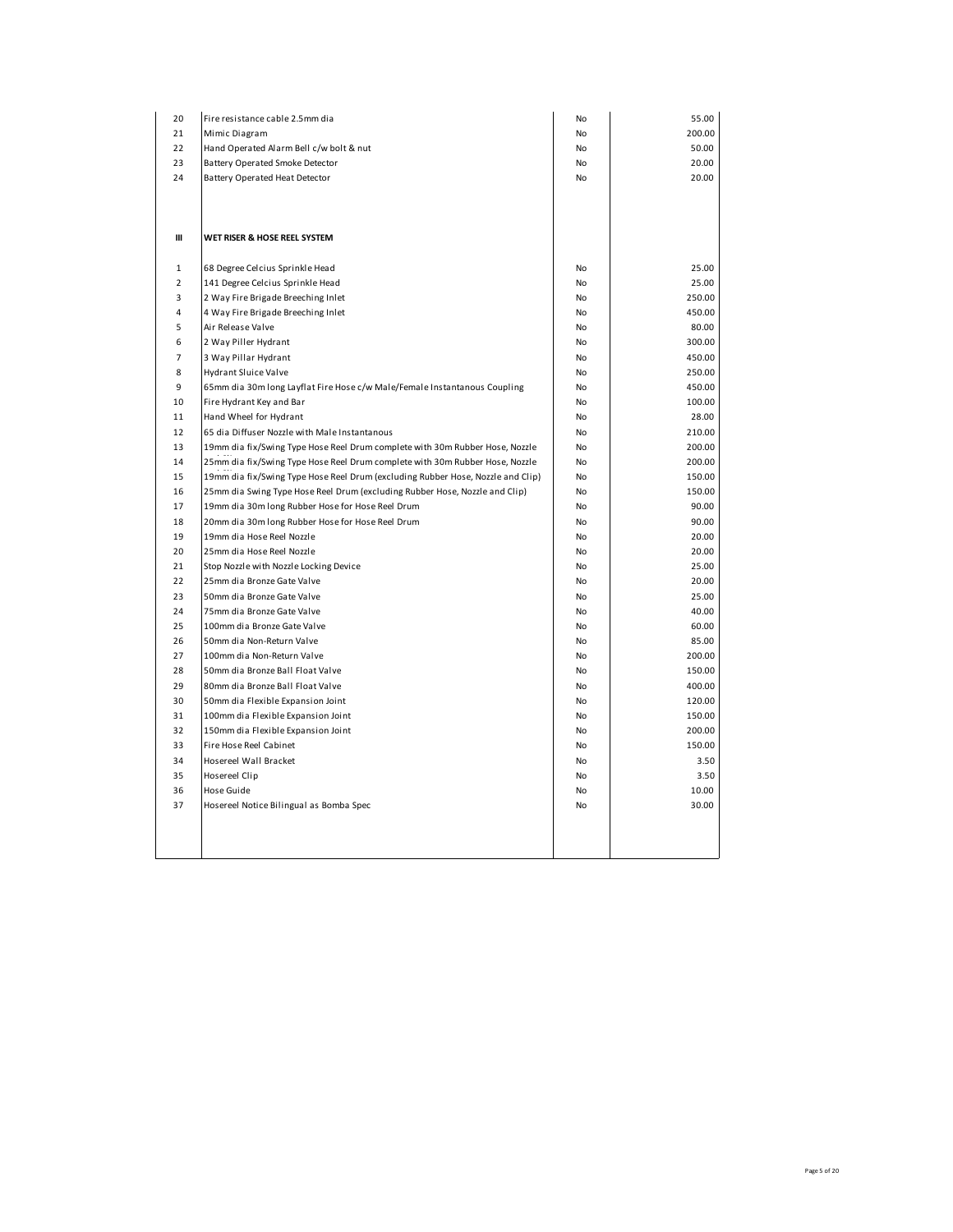| IV             | FIRE PUMPS AND CONTROL                                                           |           |          |
|----------------|----------------------------------------------------------------------------------|-----------|----------|
|                |                                                                                  |           |          |
|                | Fire Hosereel Electric Pumps c/w necessary accessories & works, fittings, piping |           |          |
| $\mathbf{1}$   | capacity up to 1.0HP                                                             | No        | 620.00   |
| $\overline{2}$ | capacity up to 2.5HP                                                             | No        | 680.00   |
| 3              | capacity up to 2.0HP                                                             | No        | 850.00   |
| 4              | capacity up to 2.5HP                                                             | No        | 980.00   |
|                | Diesel Engine Pump capacity up to 2.5HP c/w necessary accessories & works,       |           |          |
| 5              | capacity up to 1.0HP                                                             | No        | 3,000.00 |
| 6              | capacity up to 2.5HP                                                             | No        | 3,300.00 |
| $\overline{7}$ | capacity up to 2.0HP                                                             | No        | 4,000.00 |
| 8              | capacity up to 2.5HP                                                             | No        | 4,500.00 |
|                |                                                                                  |           |          |
| 9              | Pump gland packing, Any size or type. Per linear centimetre                      | No        | 30.00    |
| 10             | Pump Bearing. Any size or make                                                   | <b>No</b> | 150.00   |
| 11             | Pump Impeller                                                                    | <b>No</b> | 300.00   |
| 12             | Pump shaft seals                                                                 | No        | 500.00   |
| 13             | Automatic submersible pump, 2800 rpm, single phase                               | <b>No</b> | 1,000.00 |
| 14             | Domestic water pressure booster pump c/w all necessary fitting                   | No        | 1,500.00 |
| 15             | Approved Pump impeller up to 8 inch dia                                          | <b>No</b> | 500.00   |
| 16             | Approved Flow switch for pumped system                                           | <b>No</b> | 150.00   |
| 17             | Approved Pressure switch for pumped system                                       | No        | 150.00   |
| 18             | Incoming Power Supply Isolating Switch                                           | No        | 150.00   |
| 19             | Approved relay for pump control                                                  | No        | 100.00   |
| 20             | Approved contactor for pump control                                              | No        | 100.00   |
| 21             | Approved timer for pump control                                                  | No        | 100.00   |
| 22             | Approved indicator lamp for pump control                                         | No        | 10.00    |
| 23             | Approved indicator lamp complete with holder for pump control                    | No        | 20.00    |
| 24             | Approved flow switch of any type and size                                        | No        | 150.00   |
| 25             | Flexible Joint                                                                   | <b>No</b> | 80.00    |
| 26             | Stop Valve                                                                       | No        | 50.00    |
| 27             | Check Valve                                                                      | <b>No</b> | 80.00    |
| 28             | Gate Valve 25-75mm                                                               | No        | 100.00   |
| 29             | Relay                                                                            | No        | 50.00    |
| 30             | Contactor                                                                        | No        | 100.00   |
| 31             | Selector switch                                                                  | No        | 80.00    |
|                |                                                                                  |           |          |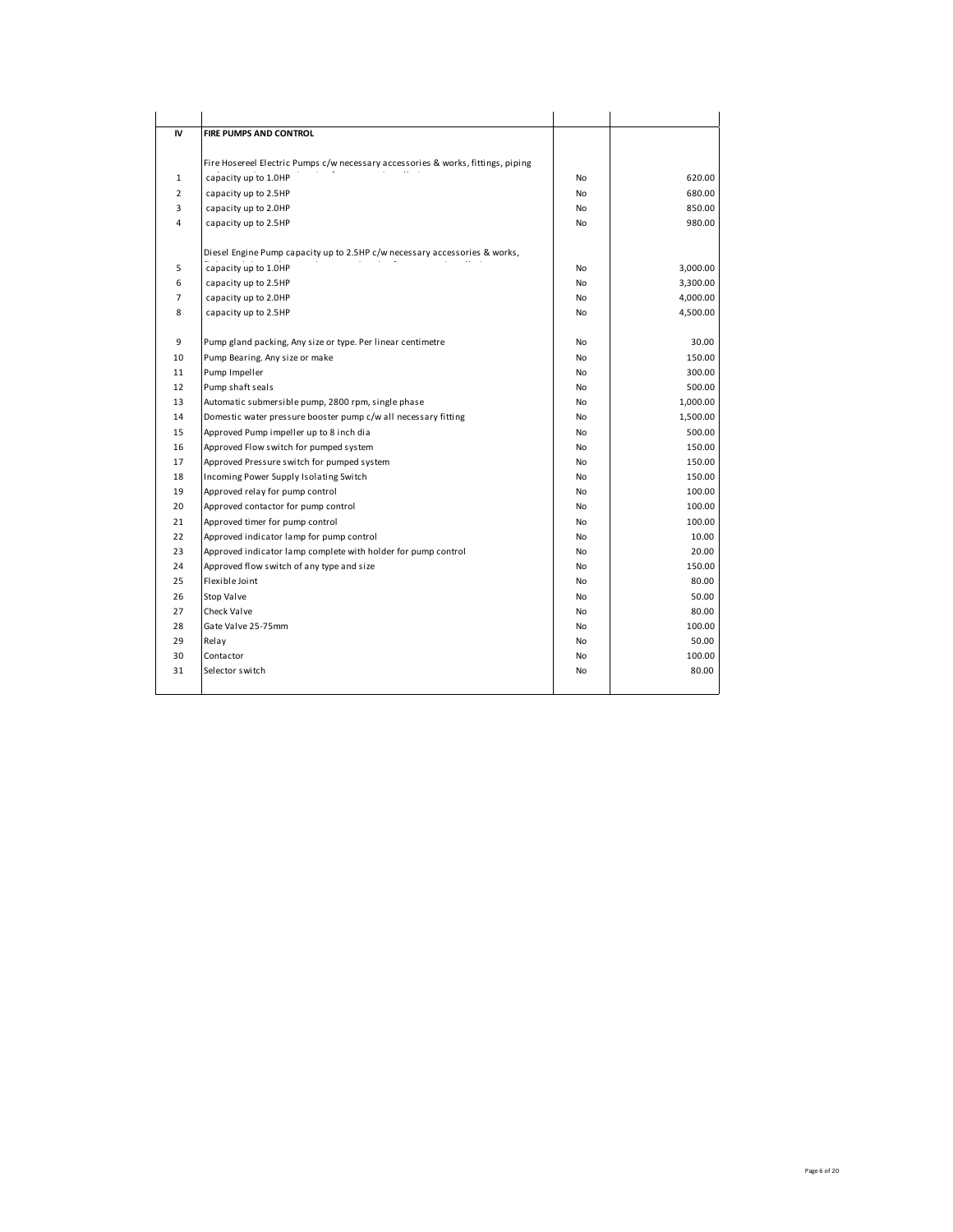|    | <b>FIRE PUMP ENGINE</b>                                                           |             |          |
|----|-----------------------------------------------------------------------------------|-------------|----------|
|    |                                                                                   |             |          |
| 32 | Approved fuel oil filter for Fire Pump Engine                                     | No          | 30.00    |
| 33 | Approved air filter for Fire Pump Engine                                          | No          | 30.00    |
| 34 | Top up diesel fuel                                                                | Ltr         | 1.00     |
| 35 | Top up lubrication oil                                                            | Ltr         | 6.00     |
| 36 | Flushing off existing lube from the system and replace with new lubrication oil   | per service | 60.00    |
| 37 | Approved drive belt                                                               | No          | 35.00    |
| 38 | Engine start battery                                                              | No          | 200.00   |
| 39 | Pump Stop Solenoid                                                                | No          | 300.00   |
| 40 | Shut off valve c/w accessories for diesel engine fire pump                        | No          | 100.00   |
|    | <b>FIRE PUMP MOTOR</b>                                                            |             |          |
|    | To remove existing / Supply and fix new pump motor including reconection, testing |             |          |
| 41 | Up to 1kw                                                                         | No          | 700.00   |
| 42 | Up to 2kw                                                                         | No          | 800.00   |
| 43 | Up to 3 kw                                                                        | No          | 950.00   |
|    | To remove existing pump motor, rewind motor, replace bearings and seals, perform  |             |          |
| 44 | Up to 1kw                                                                         | No          | 420.00   |
| 45 | Up to 2kw                                                                         | No          | 460.00   |
| 46 | Up to 3 kw                                                                        | No          | 480.00   |
| 47 | Up to 5 kw                                                                        | No          | 920.00   |
| 48 | Up to 7.5 kw                                                                      | No          | 940.00   |
| 49 | Up to 10 kw                                                                       | No          | 1,200.00 |
| 50 | Up to 15 kw                                                                       | No          | 1,800.00 |
| 51 | Up to 20 kw                                                                       | No          | 2,200.00 |
| 52 | Approved direct-on-line starter. Any rating.                                      | No          | 180.00   |
| 53 | Approved auto transformer. Any rating.                                            | No          | 200.00   |
| 54 | Approved capacitor for motor. Any rating.                                         | No          | 200.00   |
|    |                                                                                   |             |          |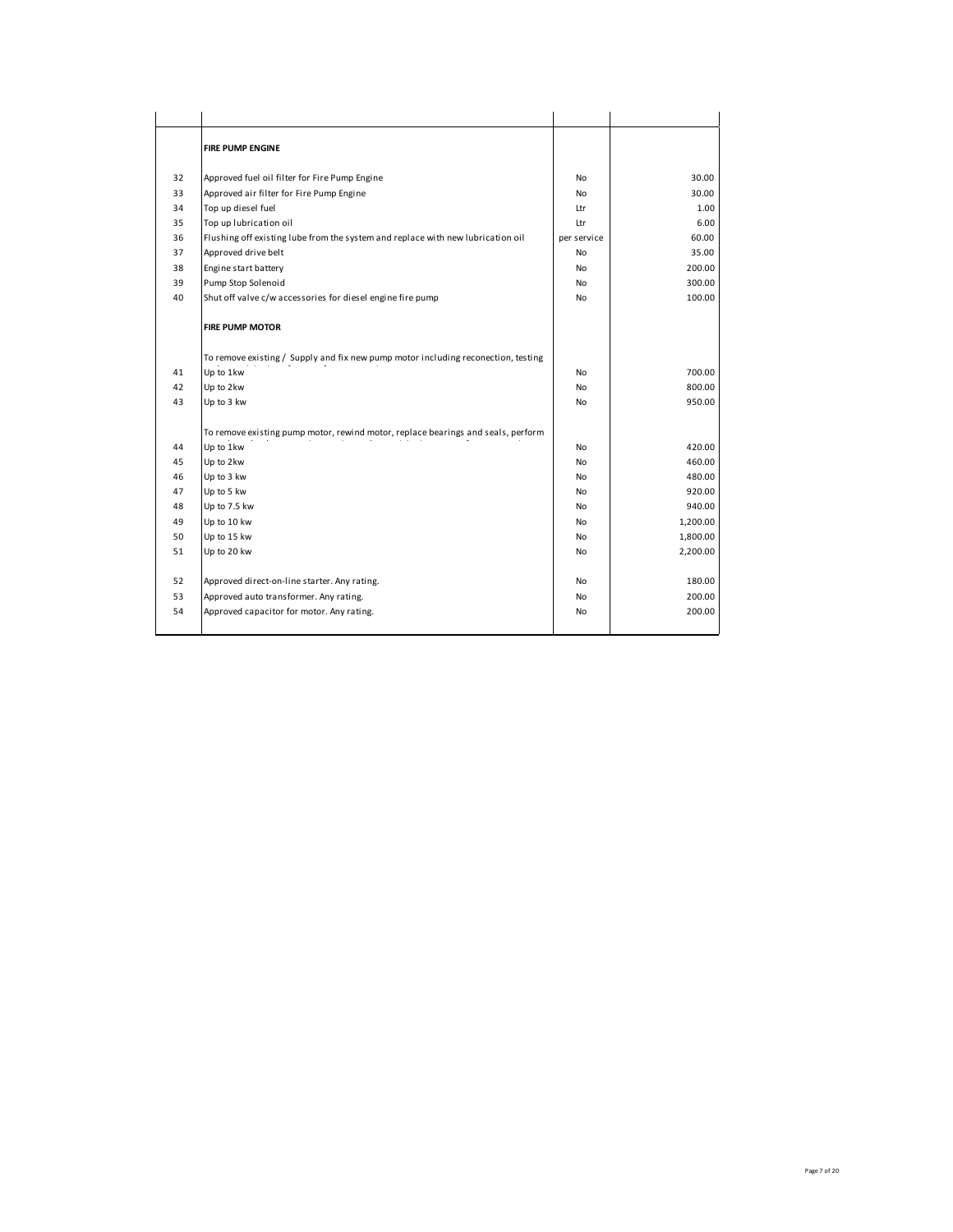| v              | <b>FIRE EXTINGUSHER</b>                                                           |           |          |
|----------------|-----------------------------------------------------------------------------------|-----------|----------|
|                | <b>EXTINGUSHER</b>                                                                |           |          |
|                | To supply extingusher c/w discharge hose & nozzle, safety pin, inspection sticker |           |          |
|                | Dry Chemical Powder                                                               |           |          |
| 1              | $1.0 - 1.9$ kg                                                                    | No        | 25.00    |
| $\overline{2}$ | $2.0 - 2.9$ kg                                                                    | No        | 30.00    |
| 3              | $3.0 - 3.9$ kg                                                                    | No        | 40.00    |
| 4              | $4.0 - 5.0$ kg                                                                    | <b>No</b> | 50.00    |
| 5              | 9.0 kg                                                                            | No        | 80.00    |
| 6              | 25.0 kg trolley type                                                              | No        | 600.00   |
| $\overline{7}$ | 50.0 kg trolley type                                                              | No        | 850.00   |
|                | Water CO <sub>2</sub> Cartridge                                                   |           |          |
| 8              | 9 litres cartridge type                                                           | No        | 65.00    |
|                | Carbon Dioxide (CO <sub>2</sub> )                                                 |           |          |
| 9              | $2.0 - 2.9$ kg                                                                    | No        | 70.00    |
| 10             | $3.0 - 3.9$ kg                                                                    | No        | 90.00    |
| 11             | $4.0 - 5.0$ kg                                                                    | No        | 120.00   |
| 12             | 30.0 kg trolley type                                                              | No        | 900.00   |
| 13             | 45.0 kg trolley type                                                              | No        | 1,200.00 |
|                | Foam CO <sub>2</sub> Cartridge                                                    |           |          |
| 14             | 9 litres cartridge type                                                           | No        | 100.00   |
| 15             | 9 litres pressurized                                                              | No        | 70.00    |
|                | <b>Refilling of Fire Extinguishers</b>                                            |           |          |
| 16             | 1 kg of Dry Chemical powder                                                       | No        | 7.00     |
| 17             | $1$ kg of $CO2$                                                                   | No        | 7.00     |
| 18             | 1 kg of FM200                                                                     | No        | 60.00    |
| 19             | 1 kg of aluminium sulphate                                                        | No        | 7.00     |
| 20             | 1 kg of sodium bicarbonate                                                        | No        | 7.00     |
| 21             | Refill 9 litres H <sub>2</sub> O                                                  | No        | 15.00    |
| 22             | Refill 9 litres Foam (ANB)                                                        | No        | 15.00    |
| 23             | Refill 9 litres Foam (AFF)                                                        | No        | 25.00    |
|                |                                                                                   |           |          |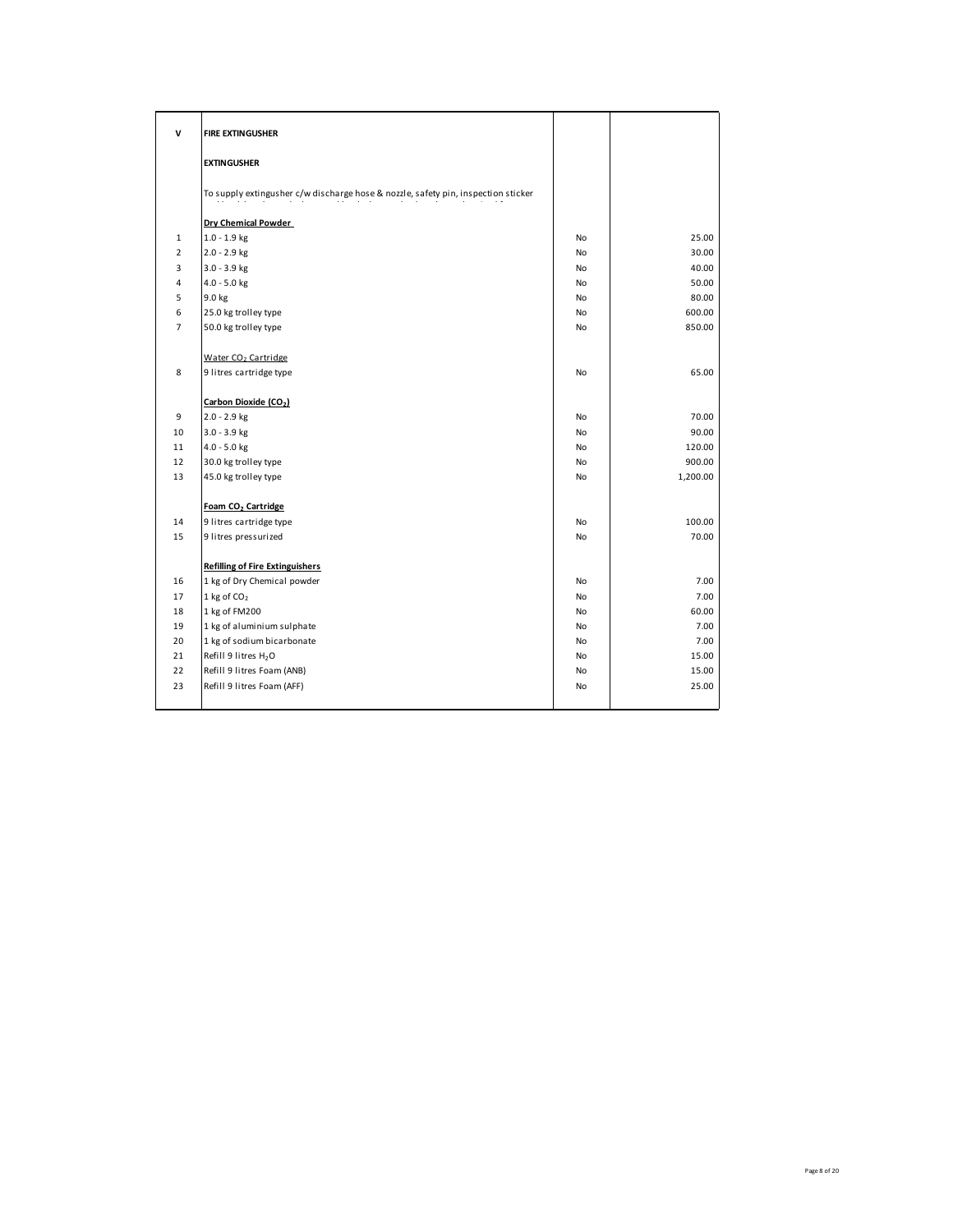|    | <b>Accessories/Parts</b>                          |           |       |
|----|---------------------------------------------------|-----------|-------|
| 24 | Safety Pin                                        | No        | 3.00  |
| 25 | Adhesive Label                                    | No        | 8.00  |
| 26 | Instruction Label                                 | No        | 8.00  |
| 27 | O-ring                                            | No        | 3.00  |
| 28 | Quad ring                                         | No        | 4.00  |
| 29 | Pressure gauge 12 bar                             | No        | 11.00 |
| 30 | Pressure gauge 14 bar                             | No        | 13.00 |
| 31 | Dip tube for H <sub>2</sub> O type                | No        | 4.00  |
| 32 | Dip tube for Dry Chemical type                    | No        | 4.00  |
| 33 | Dip tube for CO <sub>2</sub> type                 | No        | 4.00  |
| 34 | Discharge hose for H <sub>2</sub> O type          | <b>No</b> | 13.00 |
| 35 | Discharge hose for Dry Chemical type              | No        | 12.00 |
| 36 | Discharge hose for CO <sub>2</sub> type           | No        | 15.00 |
| 37 | Valve body for CO <sub>2</sub> type               | No        | 23.00 |
| 38 | 55 gm CO <sub>2</sub> cartridge                   | No        | 26.00 |
| 39 | 75 gm CO <sub>2</sub> cartridge                   | No        | 32.50 |
| 40 | Refill 55 gm CO <sub>2</sub> cartridge            | No        | 9.00  |
| 41 | Refill 75 gm CO <sub>2</sub> cartridge            | <b>No</b> | 9.00  |
| 42 | Sticker/Stencil                                   | No        | 3.00  |
| 43 | Indoor Fire Extinguisher Cabinet                  | No        | 80.00 |
| 44 | Outdoor Fire Extinguisher Cabinet                 | No        | 80.00 |
| 45 | Galvanised Metal Bracket c/w expansion bolt       | No        | 20.00 |
|    |                                                   |           |       |
|    | Servicing of Fire Extinguisher                    |           |       |
| 46 | Servicing per fire extinguisher cylinder          | No        | 3.00  |
| 47 | Hydrostatic Test for cylinder below 10kg/9 litres | No        | 25.00 |
| 48 | Hydrostatic Test for cylinder 10 kg - 25 kg       | No        | 35.00 |
| 49 | Hydrostatic Test for cylinder 25 kg - 50 kg       | No        | 40.00 |
| 50 | Respray to Bomba Spec per cylinder                | No        | 6.00  |
|    |                                                   |           |       |
|    |                                                   |           |       |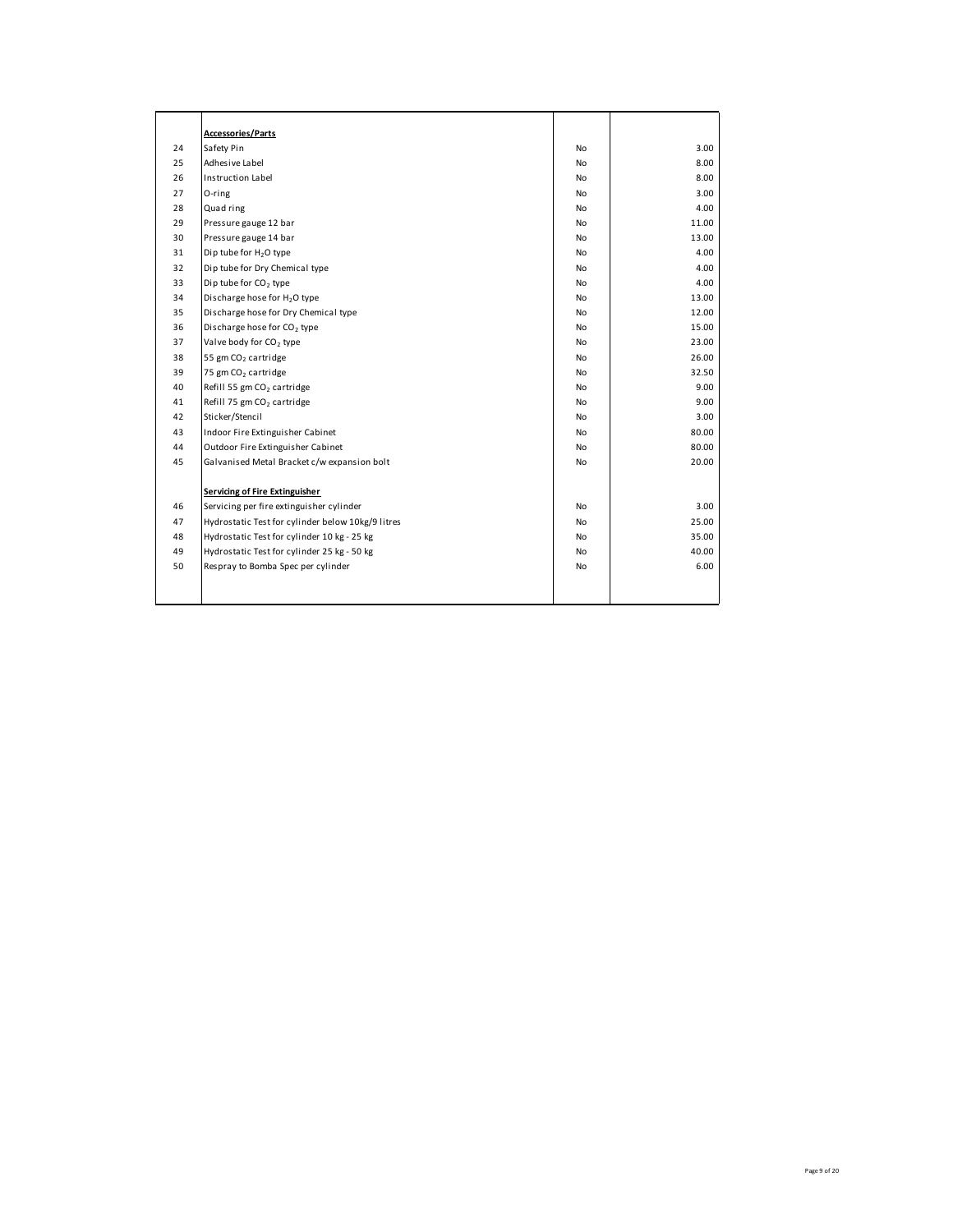|    | GAS EXTINGUISHING SYSTEMS (FM200, CO2 AND INSERT GAS) |           |        |
|----|-------------------------------------------------------|-----------|--------|
|    | Gas System Control Panel                              |           |        |
| 51 | Twin Gas Extinguishing Panel                          | No        | 800.00 |
| 52 | Fire Zone Module Card                                 | No        | 120.00 |
| 53 | <b>Battery Charger</b>                                | No        | 150.00 |
| 54 | 24V sealed lead acid battery up to 20AH               | <b>No</b> | 250.00 |
| 55 | 24V sealed lead acid battery up to 20 - 50AH          | <b>No</b> | 350.00 |
| 56 | 24VDC Relay                                           | <b>No</b> | 60.00  |
| 57 | Indicator Lamp                                        | No        | 5.00   |
| 58 | Fuse                                                  | No        | 1.00   |
|    | Accessories/Parts                                     |           |        |
| 59 | Smoke Detector                                        | No        | 30.00  |
| 60 | <b>Heat Detector</b>                                  | <b>No</b> | 30.00  |
| 61 | Manual Call Point                                     | <b>No</b> | 10.00  |
| 62 | Spare Glass for Manual Call Point                     | <b>No</b> | 10.00  |
| 63 | Gas Discharged Sign Lamp                              | <b>No</b> | 50.00  |
| 64 | Evacuate Area Sign Lamp                               | No        | 50.00  |
| 65 | Gas Discharge Hose                                    | No        | 50.00  |
| 66 | Gas Discharge Nozzle                                  | No        | 80.00  |
| 67 | Manual Actuator                                       | No        | 150.00 |
| 68 | Level operated control lever                          | <b>No</b> | 50.00  |
|    | Refilling of Gas Cylinder                             |           |        |
| 69 | 1 kg of FM200 gas                                     | No        | 100.00 |
| 70 | 1 kg of CO2 gas                                       | No        | 8.00   |
|    | Servicing of Gas Extinguishing System                 |           |        |
| 71 | Repair and Services charges (per building per call)   | No        | 30.00  |
|    | Hydrostatic Test for each cylinder :-                 |           |        |
| 72 | Cylinder capacity 20 - 40 kg                          | <b>No</b> | 80.00  |
| 73 | Cylinder capacity 41 - 70 kg                          | <b>No</b> | 80.00  |
| 74 | Cylinder capacity 71 - 100 kg                         | No        | 80.00  |
| 75 | Installation and commissioning charges                | No        | 50.00  |
|    |                                                       |           |        |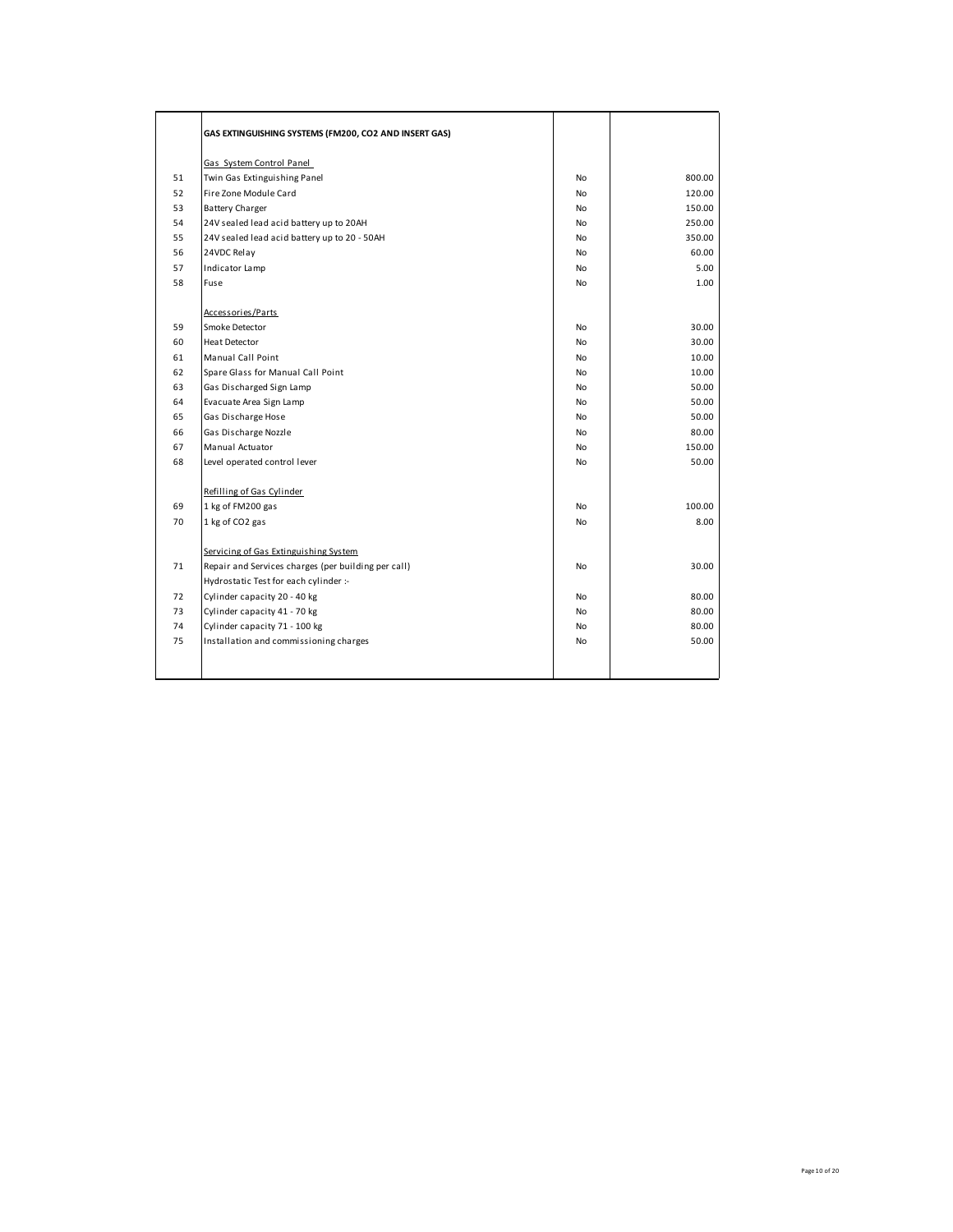|                | <b>OTHERS</b>                                                                       |           |          |
|----------------|-------------------------------------------------------------------------------------|-----------|----------|
| 76             | Recharge FM200 cyclinder                                                            | kg        | 80.00    |
| 77             | Recharge 100lbs CO2 cyclinder                                                       | cyc       | 300.00   |
| 78             | Thermal link for CO2 system                                                         | <b>No</b> | 48.00    |
| 79             | Lever operated control head                                                         | <b>No</b> | 300.00   |
| 80             | 19mm Actuator Hose                                                                  | <b>No</b> | 30.00    |
| 81             | 25mm Gas Discharged Hose                                                            | <b>No</b> | 50.00    |
| 82             | Manual Gas Release Station for CO2 or FM200 System                                  | No        | 150.00   |
| 83             | Outdoor Manual Gas Release Station for CO2 or FM200 System                          | No        | 300.00   |
| 84             | Abort gas release Station for CO2 or FM200 System                                   | <b>No</b> | 250.00   |
| 85             | Pressure Operated Switch                                                            | No        | 200.00   |
| 86             | Discharge nozzle for CO2 system                                                     | No        | 50.00    |
| 87             | Gas Release Control Panel                                                           | No        | 1,500.00 |
| 88             | Photoeletric Smoke Detector                                                         | <b>No</b> | 100.00   |
| 89             | <b>Fixed Tempreture Heat Detector</b>                                               | <b>No</b> | 70.00    |
| 90             | Multione Horn/Strobe                                                                | <b>No</b> | 150.00   |
| 91             | Gas Discharged Sign                                                                 | <b>No</b> | 80.00    |
| 92             | Evacuate Area Sign                                                                  | No        | 80.00    |
|                |                                                                                     |           |          |
| ٧I             | <b>SUNDRIES ITEM</b>                                                                |           |          |
| $\mathbf{1}$   | Fire Blanket to Bomba Specification.                                                | No        | 30.00    |
| $\overline{2}$ | Warning notices / instructions in Malay and English.                                | No        | 30.00    |
| 3              | Maximun Occupancy' Signages to Bomba Specification.                                 | <b>No</b> | 40.00    |
| 4              | 'No Smoking / Highly Flammable' Signages to Bomba Specification.                    | <b>No</b> | 40.00    |
| 5              | Reflective 'EXIT' Signages to Bomba Specification 120mm x 300mm, 3mm Acrylic        | No        | 40.00    |
| 6              | Yellow Paint on the Road for Fire Engine Access Sign measurement 3mtr by 15 mtr to  | lot       | 100.00   |
| $\overline{7}$ | Fire Engine Access Signboard c/w 1.5 mtr ht pole and concrete plinth to Bomba       | No        | 200.00   |
| 8              | Assembly Point Signboard 1mtr X 0.7mtr c/w 1.5 mtr ht pole and concrete plinth to   | No        | 200.00   |
|                |                                                                                     |           |          |
|                | Instruction Signboard to Bomba Specification                                        |           |          |
| 9              | "EMERGENCY Do Not Use Elevator In Case of Fire"                                     | No        | 40.00    |
| 10             | "IN CASE OF FIRE DO NOT USE ELEVATOR USE THE STAIRS ONLY "                          | No        | 40.00    |
|                |                                                                                     |           |          |
|                | Fire rated door (minimum of 1 hour rating) inclusive of fire rated door panel, fire |           |          |
| 10             | Single leaf                                                                         | <b>No</b> | 380.00   |
| 11             | Double leaf                                                                         | <b>No</b> | 600.00   |
|                |                                                                                     |           |          |
|                | Design, fabricate and install mild steel type construction of security grille cage  |           |          |
| 12             | suitable for 2 nos of domestic gas cylinder                                         | No        | 250.00   |
| 13             | suitable for 2 nos of commercial gas cylinder                                       | No        | 350.00   |
|                |                                                                                     |           |          |
|                |                                                                                     |           |          |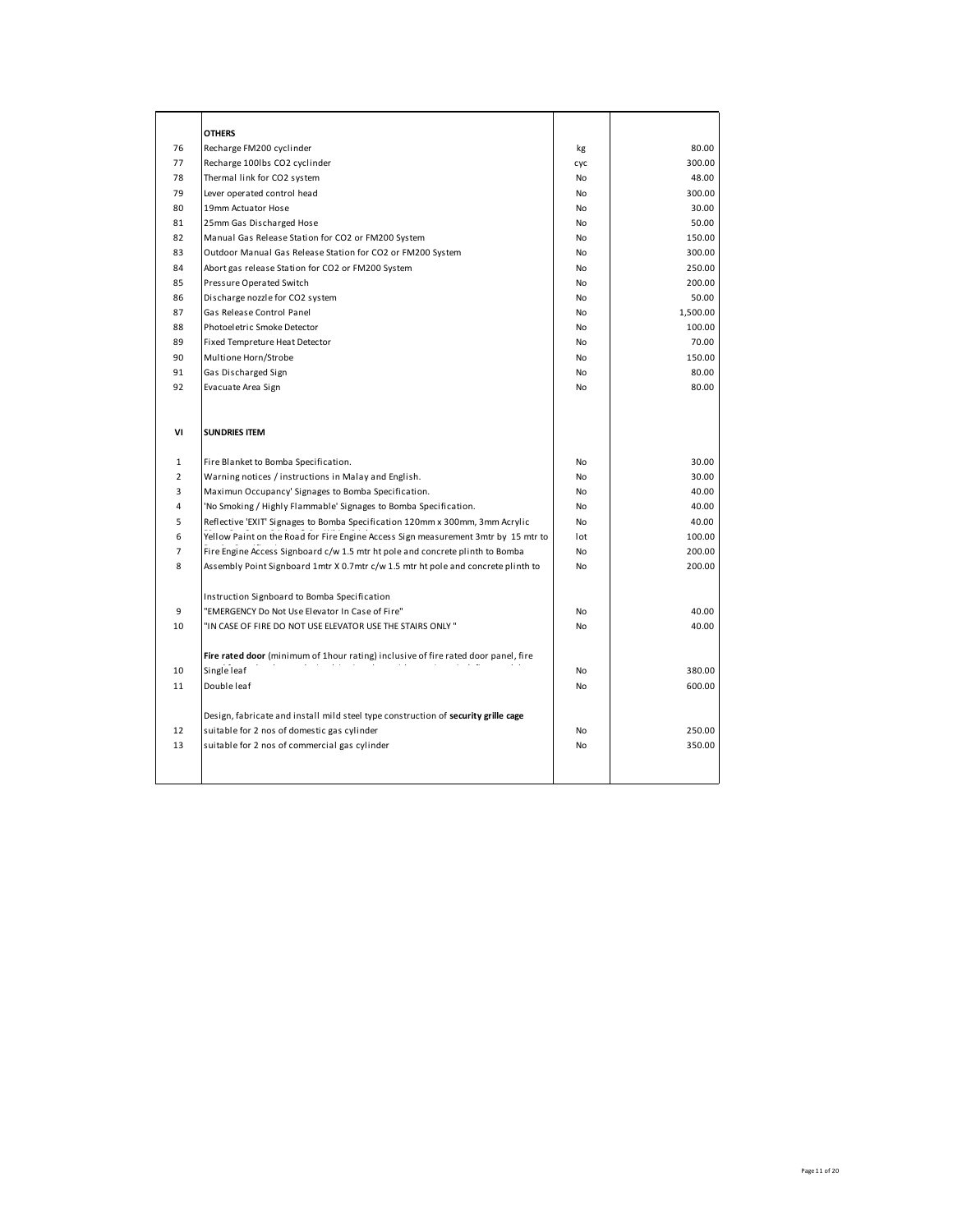| VII            | <b>SMOKE CURTAINS</b>                                                      |    |          |
|----------------|----------------------------------------------------------------------------|----|----------|
| 1              | Smoke Curtain                                                              | m2 | 12.00    |
| $\overline{2}$ | Curtain Motor capacity up to 5kw                                           | No | 650.00   |
| 3              | Smoke Curtain control panel                                                | No | 1,650.00 |
| VIII           | <b>FIREMEN INTERCOM</b>                                                    |    |          |
| 1              | <b>Breakglass</b>                                                          | No | 80.00    |
| $\overline{2}$ | Handset                                                                    | No | 80.00    |
| 3              | Complete handset of fire intercom                                          | No | 250.00   |
| IX             | <b>SMOKE VENTILATION</b>                                                   |    |          |
| $\mathbf{1}$   | Fan Blade                                                                  | No | 160.00   |
| $\overline{2}$ | Fan Motor capacity up to 5kw                                               | No | 1,200.00 |
| 3              | Fan Motor capacity above 5kw                                               | No | 1,500.00 |
| 4              | Motor Bearings                                                             | No | 250.00   |
| x              | <b>ELECTRICAL ITEMS</b>                                                    |    |          |
| $\mathbf{1}$   | 1x18W Emergency Light Fitting c/w 2hrs (minimum) battery duration.         | No | 40.00    |
| $\overline{2}$ | 2x18W Emergency Light Fitting c/w 2hrs (minimum) battery duration.         | No | 55.00    |
| 3              | LED Emergency Light Fitting c/w 2 hrs (minimum) battery duration.          | No | 50.00    |
| 4              | 1x8W 'KELUAR' or 'EXIT' Sign Fitting c/w 2 hrs (minimum) battery duration. | No | 40.00    |
| 5              | 2x8W 'KELUAR' or 'EXIT' Sign Fitting c/w 2 hrs (minimum) battery duration. | No | 55.00    |
|                | LED 'KELUAR' or 'EXIT' Sign Fitting c/w 2 hrs (minimum) battery duration.  |    |          |
| 6              | Wire / Chain Suspended                                                     | No | 55.00    |
| $\overline{7}$ | Wall / Ceiling / Side Mounted                                              | No | 55.00    |
| 8              | Wiring point using 3x1.5mm2 pvc cable in conduit/casing.                   | No | 30.00    |
| 9              | Wiring emergency button using 2x1.5mm2 PVC cable in pvc casing/conduit c/w | No | 100.00   |
| XI             | OTHER ITEM NOT INCLUDED                                                    |    |          |
|                | Any other related item not specified, please mentioned :-                  |    |          |
|                |                                                                            |    |          |
|                |                                                                            |    |          |
|                |                                                                            |    |          |
|                |                                                                            |    |          |
|                |                                                                            |    |          |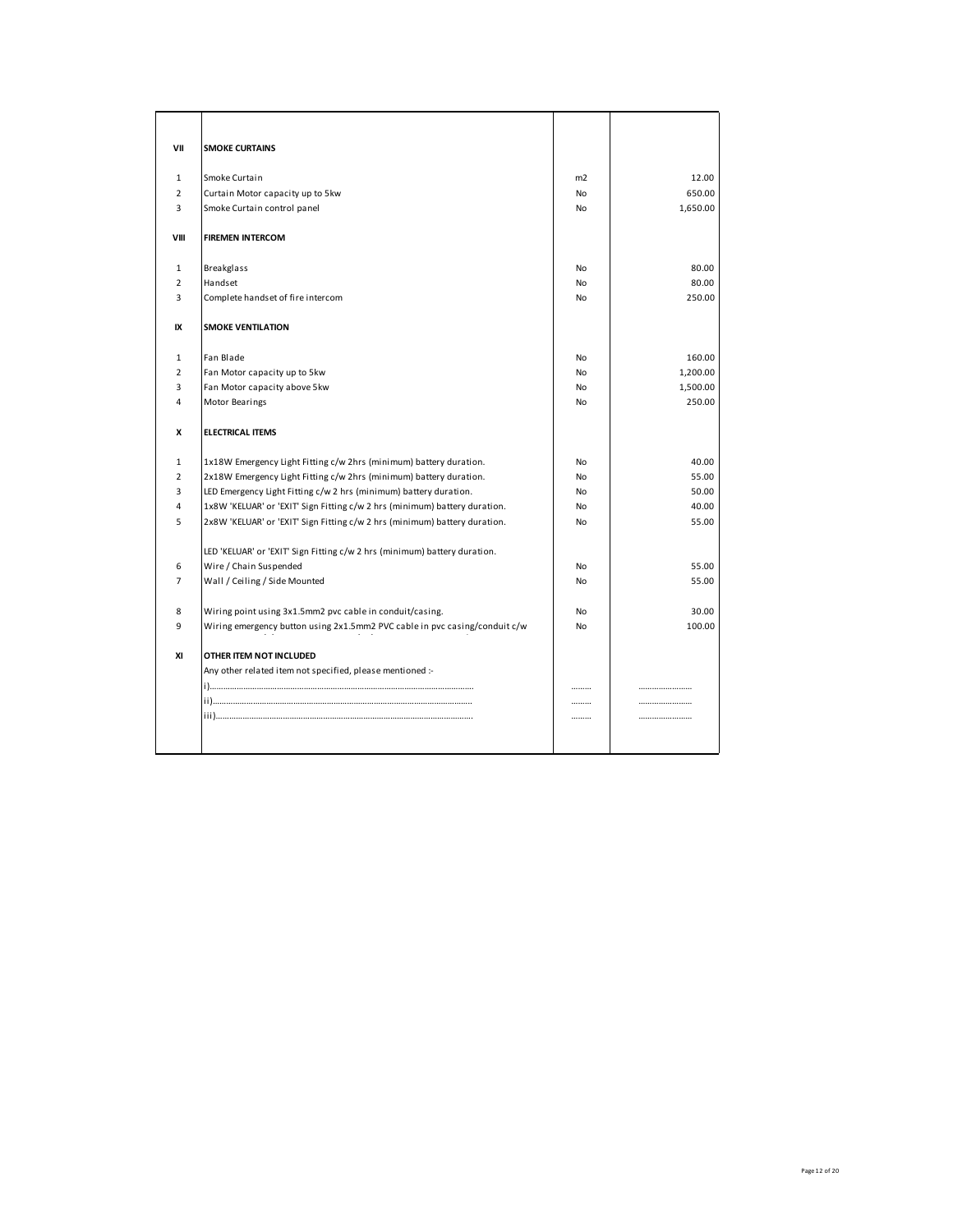|                | <b>SECTION 2 : MECHANICAL</b>                                                       |     |        |
|----------------|-------------------------------------------------------------------------------------|-----|--------|
|                |                                                                                     |     |        |
|                |                                                                                     |     |        |
| A              | ROUTINE MAINTENANCE INSPECTIONS OF MECHANICAL SYSTEMS.                              |     |        |
|                | To perform checking inspection includes general cleaning and service, calibration,  |     |        |
|                |                                                                                     |     |        |
| $\mathbf{1}$   | Building Water Pump System and related accessories.                                 | lot | 100.00 |
| $\overline{2}$ | Fire Hose Reel Water Pump System and related accessories.                           | lot | 100.00 |
|                |                                                                                     |     |        |
|                |                                                                                     |     |        |
| B              | REPLACEMENT, INSTALLATION AND REPAIR OF MECHANICAL SYSTEMS.                         |     |        |
|                | PUMPS AND RELATED WORKS<br>1.                                                       |     |        |
|                | <b>II. BATTERY</b>                                                                  |     |        |
|                | III. OTHER ITEM NOT INCLUDED                                                        |     |        |
|                | Replace Or Supply, installation, testing and commisioning c/w necessary             |     |        |
|                | All equipment supplied DES/DME/ABCi/ Bomba approved type only.                      |     |        |
|                | Finishes shall be RED in colour unless otherwise stated.                            |     |        |
|                |                                                                                     |     |        |
|                |                                                                                     |     |        |
|                | PUMPS AND RELATED WORKS                                                             |     |        |
|                |                                                                                     |     |        |
|                | New Pumps shall be factory aligned complete units comprising of pump and motor,     |     |        |
|                | Provide flanges and flexible pipe connectors to suction and discharge connection of |     |        |
|                | Provide air cocks, drain plugs and a pressure gauge on both side of pump. A drain   |     |        |
|                | Pumps shall be properly labiled with :-                                             |     |        |
|                |                                                                                     |     |        |
|                |                                                                                     |     |        |
|                |                                                                                     |     |        |
|                |                                                                                     |     |        |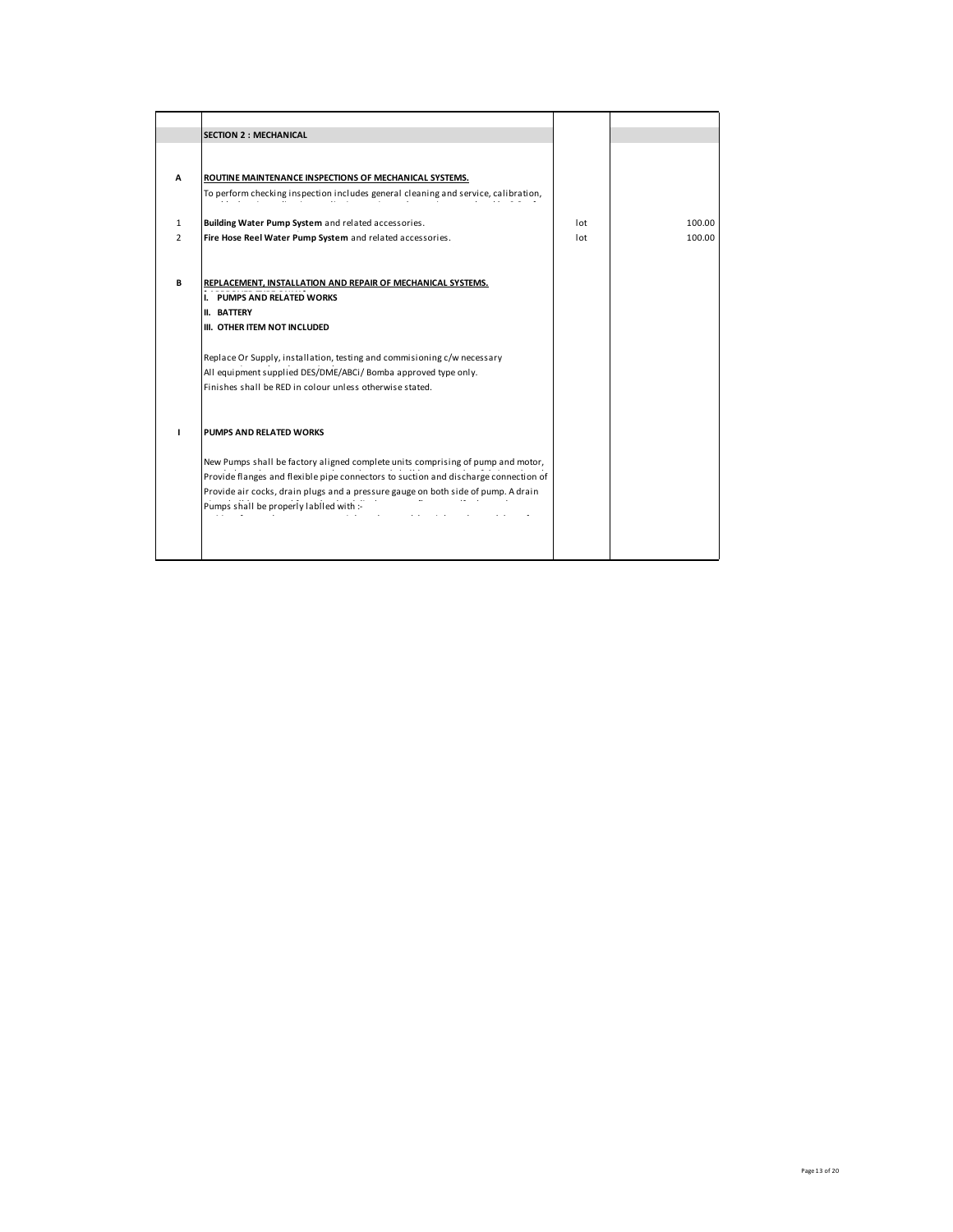|                | Replace or Supply, installation, testing and commisioning c/w necessary         |           |          |
|----------------|---------------------------------------------------------------------------------|-----------|----------|
| $\mathbf{1}$   | 0.5 HP [0.3kw]                                                                  | No        | 500.00   |
| $\overline{2}$ | 1 HP [0.7kw]                                                                    | <b>No</b> | 600.00   |
| 3              | 1.5HP [1.1kw]                                                                   | <b>No</b> | 700.00   |
| 4              | 3 HP [2.2kw]                                                                    | No        | 1,800.00 |
| 5              | 4 HP [3.0kw]                                                                    | <b>No</b> | 2,000.00 |
| 6              | 10 HP [7.5kw]                                                                   | No        | 3,800.00 |
| $\overline{7}$ | 15 HP [11.1kw]                                                                  | <b>No</b> | 4,500.00 |
| 8              | Pressure tank 18 L                                                              | <b>No</b> | 250.00   |
| 9              | Pressure tank 60 L                                                              | <b>No</b> | 650.00   |
| 10             | Pressure tank 100 L                                                             | <b>No</b> | 750.00   |
| 11             | Pressure tank 300 L                                                             | No        | 900.00   |
| 12             | Pressure tank 500 L                                                             | <b>No</b> | 1,800.00 |
| 13             | 1HP Single phase water pump Hydraulic Electronic System Automatic Control       | No        | 325.00   |
| 14             | 3phase, 3kw to 4kw vertical multistage heavy duty water pumpset                 | No        | 3,800.00 |
| 15             | Booster pumpset                                                                 | <b>No</b> | 3,000.00 |
| 16             | Submersible auto pump Aprox 1.5kW / 2 hp 220V/50Hz 1P 68 speed 2850 r/min c/w   | No        | 1,500.00 |
| 17             | Submersible auto pump Aprox 5.0 kW / 3 ph / 400V/50Hz, 4 pole IP68, 30L/s at 9m | <b>No</b> | 6,000.00 |
| 18             | Fire Hosereel Pumps capacity up to 2.5HP c/w accessories                        | No        | 600.00   |
| 19             | Diesel Engine Pump capacity up to 2.5HP c/w accessories                         | <b>No</b> | 4,500.00 |
| 20             | 20 - 25UF pump capacitor                                                        | No        | 50.00    |
| 21             | Pump PLC c/w programming & setting                                              | No        | 300.00   |
| 22             | Pump presure controller c/w necessary works                                     | <b>No</b> | 500.00   |
| 23             | Pump pressure switch c/w necessary works                                        | <b>No</b> | 100.00   |
| 24             | Float switch c/w hanger                                                         | <b>No</b> | 150.00   |
| 25             | Water level sensor c/w necessary works                                          | <b>No</b> | 175.00   |
| 26             | Electronic Electrode Holder Sensor set                                          | No        | 150.00   |
| 27             | One way valve c/w necessary works required                                      | No        | 230.00   |
| 28             | 4 core/ 3mm2 Armoured Cable c/w accessories required                            | 1 mtr     | 20.00    |
| 29             | Cable tray c/w necessary works                                                  | 1 mtr     | 10.00    |
| 30             | Motor pump bearing                                                              | <b>No</b> | 180.00   |
| 31             | Pump coupling set                                                               | Set       | 300.00   |
| 32             | Rubber bush                                                                     | Set       | 30.00    |
| 33             | Soft Starter for 30KW pump motor                                                | No        | 600.00   |
| 34             | Pressure gauge meter                                                            | <b>No</b> | 150.00   |
| 35             | Waterpump housing zinc covers c/w accessories                                   | <b>No</b> | 50.00    |
| 36             | Pump water seal leak c/w seal back, bearing and necessary                       | No        | 900.00   |
| 37             | Water pump instrumentation c/w revolving light                                  | <b>No</b> | 500.00   |
| 38             | Pumpset control panel c/w necessary accessories                                 | No        | 1,800.00 |
| 39             | Fire Hosereel Pump Control Panel up to 4kw                                      | No        | 2,500.00 |
|                |                                                                                 |           |          |
|                |                                                                                 |           |          |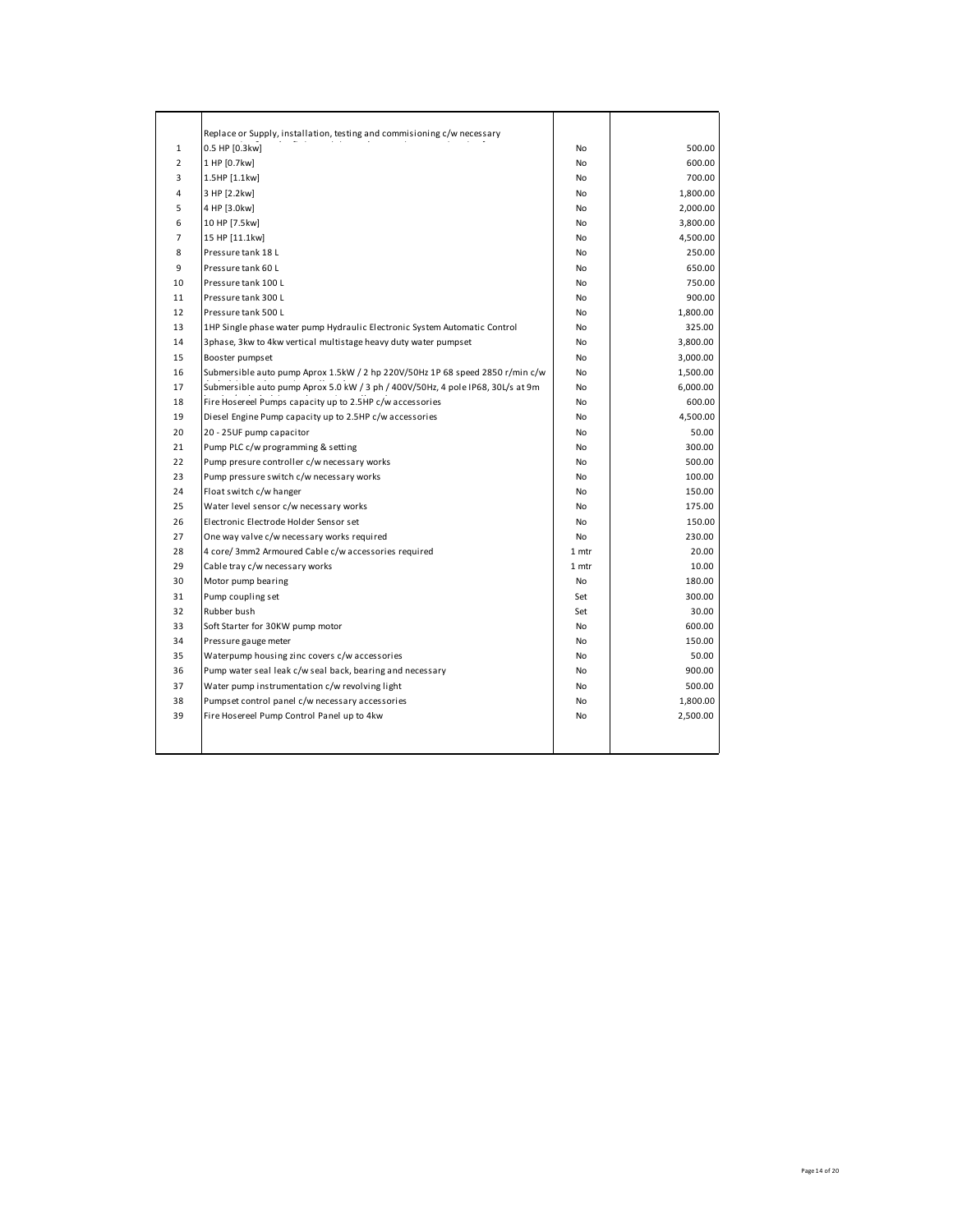| 40             | Water pump control panel c/w PLC, soft starter, ammeter voltmeter, selector     | No        | 2,500.00     |
|----------------|---------------------------------------------------------------------------------|-----------|--------------|
| 41             | 40A TPN Floor Standing control panel IP54 c/w necessary accessories. [sewerage  | No        | 3,000.00     |
| 42             | Wiring water pump point using 3x2.5mm2 pvc cable in conduit/casing c/w 20A DP   | <b>No</b> | \$<br>120.00 |
| 43             | Wiring water pump point using 3x2.5mm2 pvc cable in conduit/casing c/w 20A SPN  | No        | Ś<br>150.00  |
| 44             | Wiring 3 phase water pump using 5x6mm2 pvc cable in conduit/casing c/w 35A TPN  | No        | \$<br>350.00 |
| Ш              | <b>BATTERY</b>                                                                  |           |              |
|                | Maintence and installation of battery includes :-                               |           |              |
|                | 1. Cleaning battery and battery tray, clean corrosion off the metal clamps and  |           |              |
|                | 2. DC voltage testing.                                                          |           |              |
|                | 3. Necessary accessories and works required for the proper maintenance and      |           |              |
|                | 4. Battery shall be properly labelled with :-                                   |           |              |
|                | a. Tender/Quotation number, installer company profile and date of installation. |           |              |
|                | Replace or Supply, installation, testing and commisioning c/w necessary         |           |              |
| $\mathbf{1}$   | Seal Lead Acid Type 12V 110AH Battery                                           | <b>No</b> | 120.00       |
| $\overline{2}$ | Seal Lead Acid Type 12V 120AH Battery                                           | <b>No</b> | 120.00       |
| 3              | Seal Lead Acid Type 12V 150AH Battery                                           | <b>No</b> | 150.00       |
| 4              | Seal Lead Acid Type 12V 200AH Battery                                           | No        | 220.00       |
| 5              | 24V Maintenance Free Battery                                                    | <b>No</b> | 250.00       |
| 6              | Engine start battery                                                            | <b>No</b> | 250.00       |
| $\overline{7}$ | 40-70 AH 12V Nicd Battery                                                       | No        | 180.00       |
| 8              | 80-100 AH 12V Nicd Battery                                                      | <b>No</b> | 220.00       |
| $\mathbf{m}$   | OTHER ITEM NOT INCLUDED                                                         |           |              |
|                | Any other related item not specified, please mentioned :-                       |           |              |
|                |                                                                                 |           |              |
|                |                                                                                 | .         |              |
|                |                                                                                 |           |              |
|                |                                                                                 |           |              |
|                |                                                                                 |           |              |
|                |                                                                                 |           |              |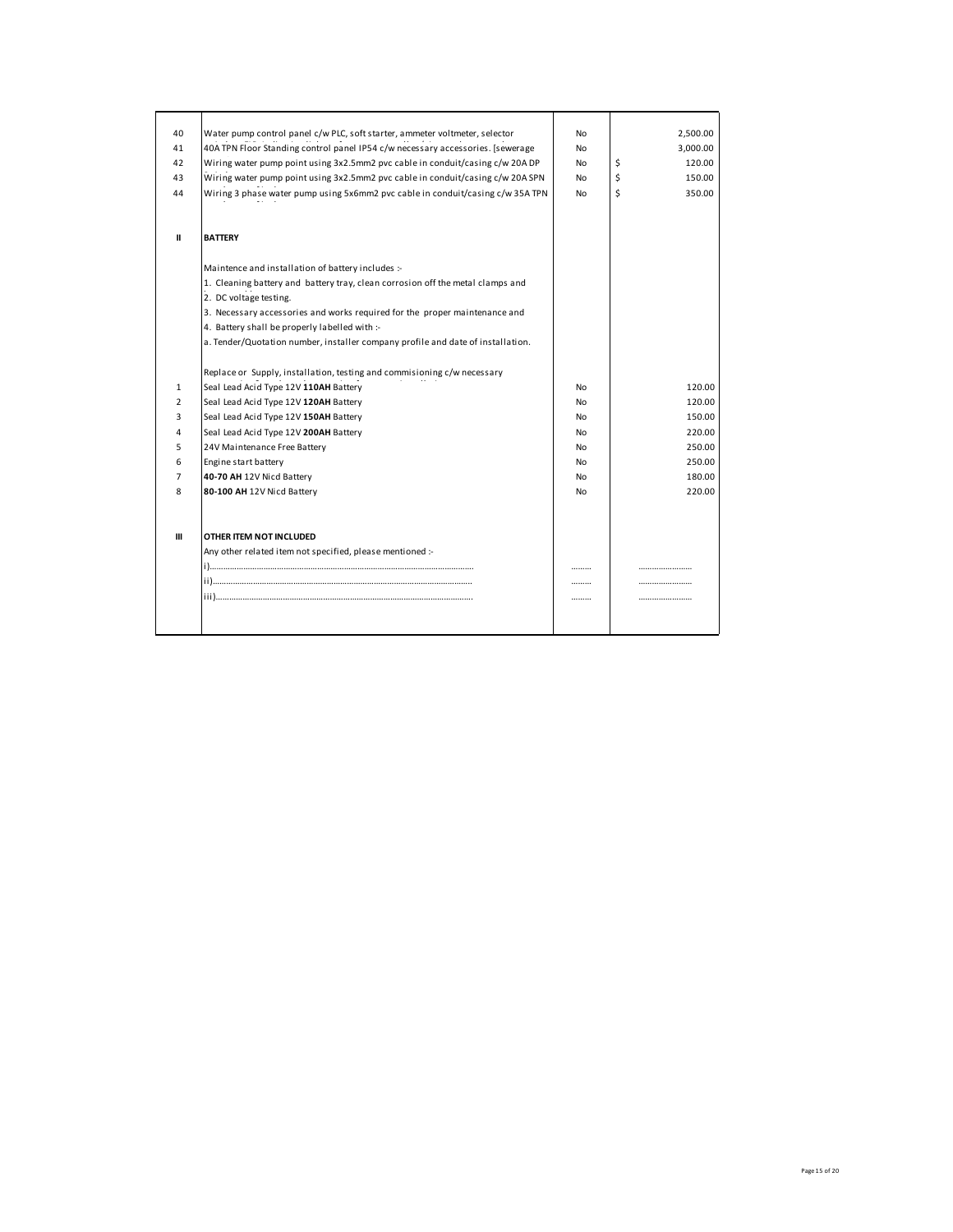|                | <b>SECTION 3 : PLUMBING</b>                                                        |     |        |
|----------------|------------------------------------------------------------------------------------|-----|--------|
| A              | ROUTINE MAINTENANCE INSPECTIONS OF PLUMBING SYSTEMS                                |     |        |
|                | To perform checking inspections include general cleaning and service, calibrating, |     |        |
| 1              | Water Tanks and other related accessories.                                         | lot | 150.00 |
| В              | REPLACEMENT, INSTALLATION AND REPAIR OF PLUMBING SYSTEM                            |     |        |
|                | I. PLUMBING                                                                        |     |        |
|                | <b>II. ACCESSORIES AND ANCILLARIES</b>                                             |     |        |
|                | <b>III. WATER TANK</b>                                                             |     |        |
|                | IV. RELATED WORK                                                                   |     |        |
|                | V. OTHER ITEM NOT INCLUDED                                                         |     |        |
|                | Replace Or Supply, installation, testing and commisioning c/w necessary            |     |        |
|                | All equipment supplied DES/DME/ABCi/ Bomba approved type only.                     |     |        |
|                | All plumbing works shall be done by an approved Plumbing Contractors.              |     |        |
|                | Finishes shall be RED in colour unless otherwise stated.                           |     |        |
|                |                                                                                    |     |        |
| $\mathbf{I}$   | <b>PLUMBING</b>                                                                    |     |        |
|                |                                                                                    |     |        |
|                | <b>COLD WATER INSTALLATION</b>                                                     |     |        |
|                | Remove and replace with / Install new pipe cast/chased into concrete or brickwall  |     |        |
|                | Stainless Steel Pipes to BS 4127 fixed with stainless steel screwed and socketed   |     |        |
| $\mathbf{1}$   | 15mm diameter                                                                      | m   | 14.00  |
| $\overline{2}$ | 22mm diameter                                                                      | m   | 19.00  |
| 3              | 28mm diameter                                                                      | m   | 25.00  |
| 4              | 35mm diameter                                                                      | m   | 35.00  |
| 5              | 54mm diameter                                                                      | m   | 50.00  |
|                | Galvanized Iron Pipes to BS 1387 (Medium Minimum Grade) and fittings to BS 143     |     |        |
| 6              | 15mm diameter                                                                      | m   | 8.00   |
| 7              | 20mm diameter                                                                      | m   | 10.00  |
| 8              | 25mm diameter                                                                      | m   | 11.50  |
| 9              | 32mm diameter                                                                      | m   | 15.00  |
| 10             | 40mm diameter                                                                      | m   | 17.00  |
| 11             | 50mm diameter                                                                      | m   | 21.00  |
| 12             | 75mm diameter                                                                      | m   | 27.00  |
| 13             | 100mm diameter                                                                     | m   | 41.00  |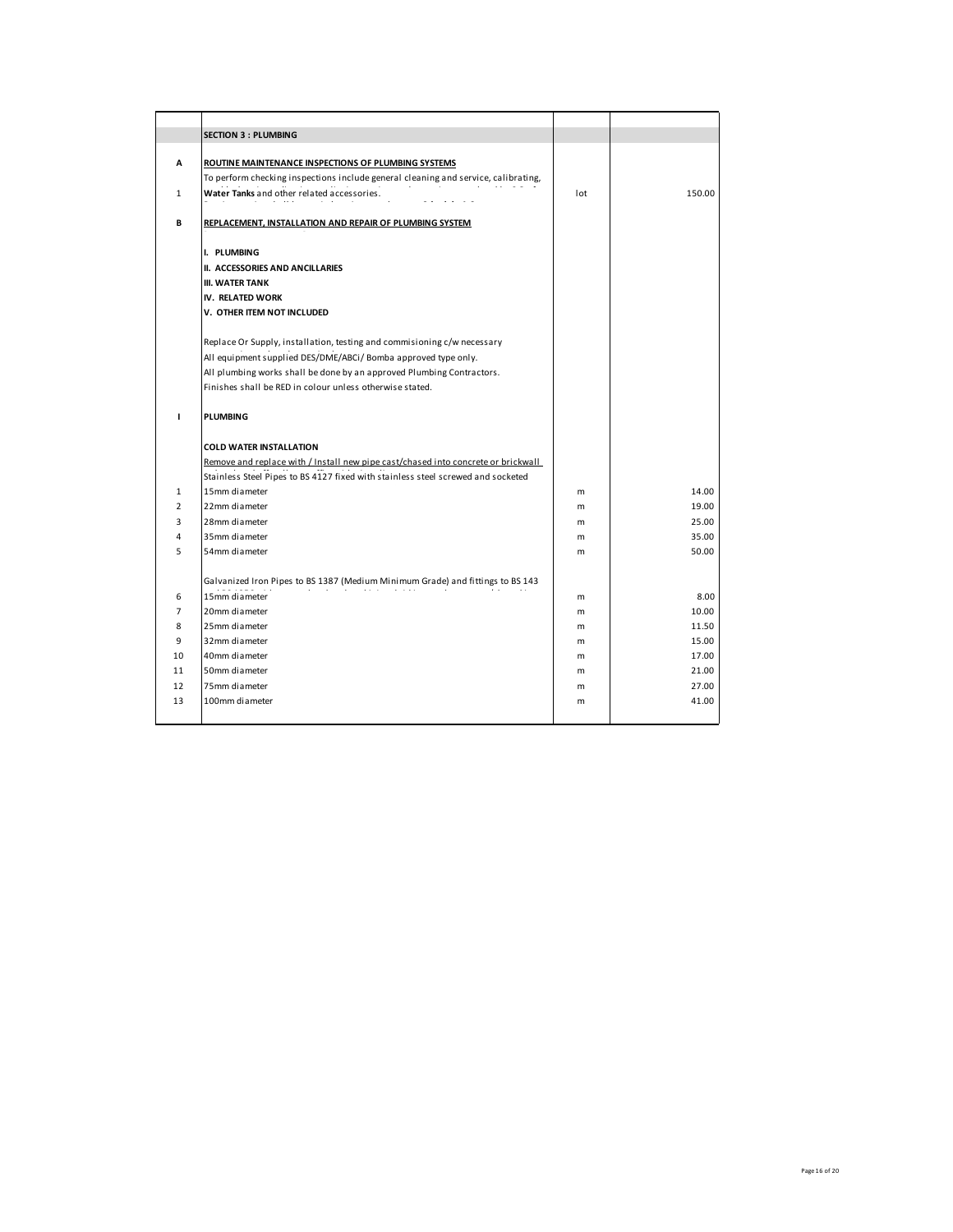|    | Unplasticised PVC pipes; BS 3505 Class "E" solvent welded joints and fittings to BS |    |        |
|----|-------------------------------------------------------------------------------------|----|--------|
|    | Pipe cast/chased into concrete or brickwall or bracketed off walls or soffits with  |    |        |
| 14 | 12mm diameter pipes                                                                 | m  | 7.00   |
| 15 | 20mm diameter pipes                                                                 | m  | 9.00   |
| 16 | 25mm diameter pipes                                                                 | m  | 12.00  |
| 17 | 32mm diameter pipes                                                                 | m  | 16.00  |
| 18 | 40mm diameter pipes                                                                 | m  | 20.00  |
| 19 | 50mm diameter pipes                                                                 | m  | 25.00  |
|    |                                                                                     |    |        |
|    | Extra over for all necessary fittings, sockets, connectors, reducers, plugs, elbow, |    |        |
|    | Copper/stainless steel compression joints                                           |    |        |
| 20 | 15mm diameter                                                                       | No | 20.00  |
| 21 | 22mm diameter                                                                       | No | 24.00  |
| 22 | 28mm diameter                                                                       | No | 30.00  |
| 23 | ≥50mm diameter pipes                                                                | No | 65.00  |
|    |                                                                                     |    |        |
|    | Extra over for all necessary fittings, sockets, connectors, reducers, plugs, elbow, |    |        |
|    | Brass Compression joints                                                            |    |        |
| 24 | 15mm diameter                                                                       | No | 14.00  |
| 25 | 22mm diameter                                                                       | No | 16.00  |
| 26 | 28mm diameter                                                                       | No | 20.00  |
| 27 | ≥50mm diameter pipes                                                                | No | 55.00  |
| 28 | <b>UPVC Compression Joints</b>                                                      |    |        |
| 29 | 15mm diameter                                                                       | No | 10.00  |
| 30 | 20mm diameter                                                                       | No | 12.00  |
| 31 | 25mm diameter                                                                       | No | 15.00  |
| 32 | ≥50mm diameter pipes                                                                | No | 45.00  |
|    |                                                                                     |    |        |
|    | MDPE pipe to ISO 4427/DIN8074/8075/MS1058 Class PN 12.5 (12.5MPa) or other          |    |        |
|    | Pipe cast/chased into concrete or brickwall or bracketed off walls or soffits with  |    |        |
| 33 | 20mm outer diameter pipes                                                           | m  | 15.00  |
| 34 | 25mm outer diameter pipes                                                           | m  | 16.00  |
| 35 | 63mm outer diameter pipes                                                           | m  | 25.00  |
|    |                                                                                     |    |        |
|    | Extra over for all necessary fittings, sockets, connectors, reducers, plugs, elbow, |    |        |
| 36 | >63mm outer diameter pipes                                                          | No | 70.00  |
|    |                                                                                     |    |        |
|    | MDPE pipe to ISO 4427/DIN8074/8075/MS1058 Class PN 12.5 (12.5MPa) or other          |    |        |
|    | Laying in the ground                                                                |    |        |
| 37 | 110mm outer diameter pipes                                                          | m  | 50.00  |
| 38 | 125mm outer diameter pipes                                                          | m  | 60.00  |
|    |                                                                                     |    |        |
|    | Extra over for all necessary fittings, sockets, connectors, reducers, plugs, elbow, |    |        |
| 39 | >110mm outer diameter pipes                                                         | No | 110.00 |
|    |                                                                                     |    |        |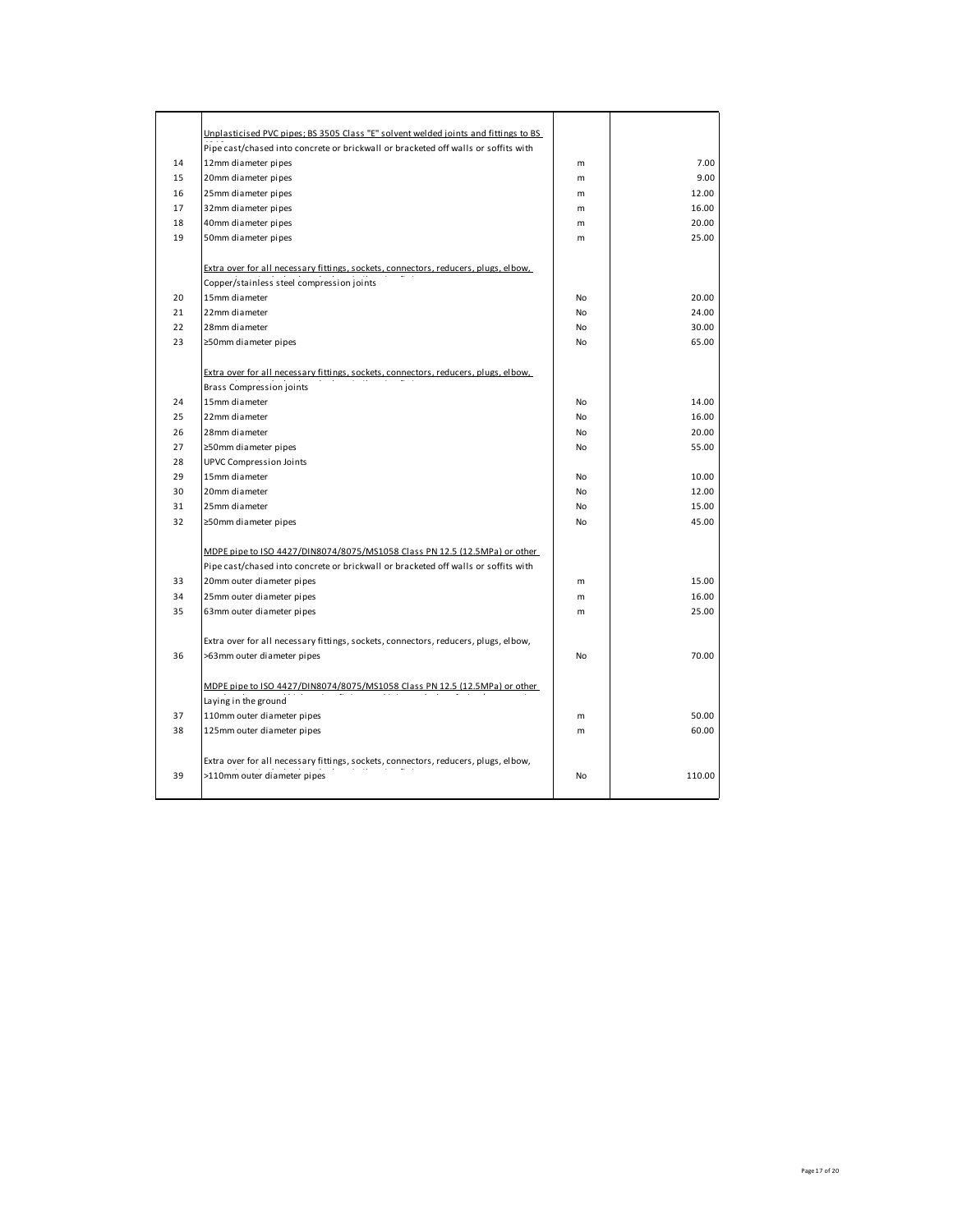|    | Ductile iron pipe                                                                                               |    |        |
|----|-----------------------------------------------------------------------------------------------------------------|----|--------|
| 40 | 100mm                                                                                                           | m  | 80.00  |
| 41 | 150mm                                                                                                           | m  | 100.00 |
| 42 | 200mm                                                                                                           | m  | 120.00 |
|    | Remove the existing and fix new including short waste, plug, chain and stay and all                             |    |        |
|    | Bottle Trap/Tubular/P Trap                                                                                      |    |        |
| 43 | UPVC - 38mm diameter bottle trap                                                                                | No | 12.00  |
| 44 | UPVC - 45mm diameter bottle trap                                                                                | No | 14.00  |
| 45 | UPVC - 50mm diameter Tubular "P" trap                                                                           | No | 20.00  |
| 46 | UPVC - 75mm diameter "P" trap with rodding eyes                                                                 | No | 23.00  |
| 47 | HDPE bottle trap                                                                                                | No | 25.00  |
| 48 | Stainless Steel - 50mm diameter 'P' trap                                                                        | No | 50.00  |
|    | <b>Gully Trap</b>                                                                                               |    |        |
|    | Remove the existing and replace new with UPVC gully trap with rodding access to BS                              |    |        |
| 49 | 100mm diameter                                                                                                  | No | 80.00  |
| 50 | 150mm diameter                                                                                                  | No | 100.00 |
|    | Remove the existing and replace new with UPVC floor traps with rodding access to                                |    |        |
| 51 | UPVC floor drain trap grating                                                                                   | No | 10.00  |
| 52 | 150mm x 150mm UPVC hinge floor grating                                                                          | No | 15.00  |
| 53 | >150mm x 150mm UPVC hinge floor grating                                                                         | No | 20.00  |
|    |                                                                                                                 |    |        |
|    | Stainless steel floor drain trap grating                                                                        |    |        |
| 54 | 100mm diameter stainless steel floor grating                                                                    | No | 25.00  |
| 55 | 150mm diameter stainless steel floor grating                                                                    | No | 30.00  |
|    | Gulley Trap and Manhole Cover                                                                                   |    |        |
| 56 | 200 x 200mm top; hinged grating frame                                                                           | No | 20.00  |
| 57 | Coated Cast Iron rectangular single seal cover and frame: in accordance to BS-EN                                | No | 250.00 |
| 58 | Coated cast iron rectangular single seal cover and frame; light duty; BS 497 Grade C;<br>695 x 545 x 45mm thick | No | 130.00 |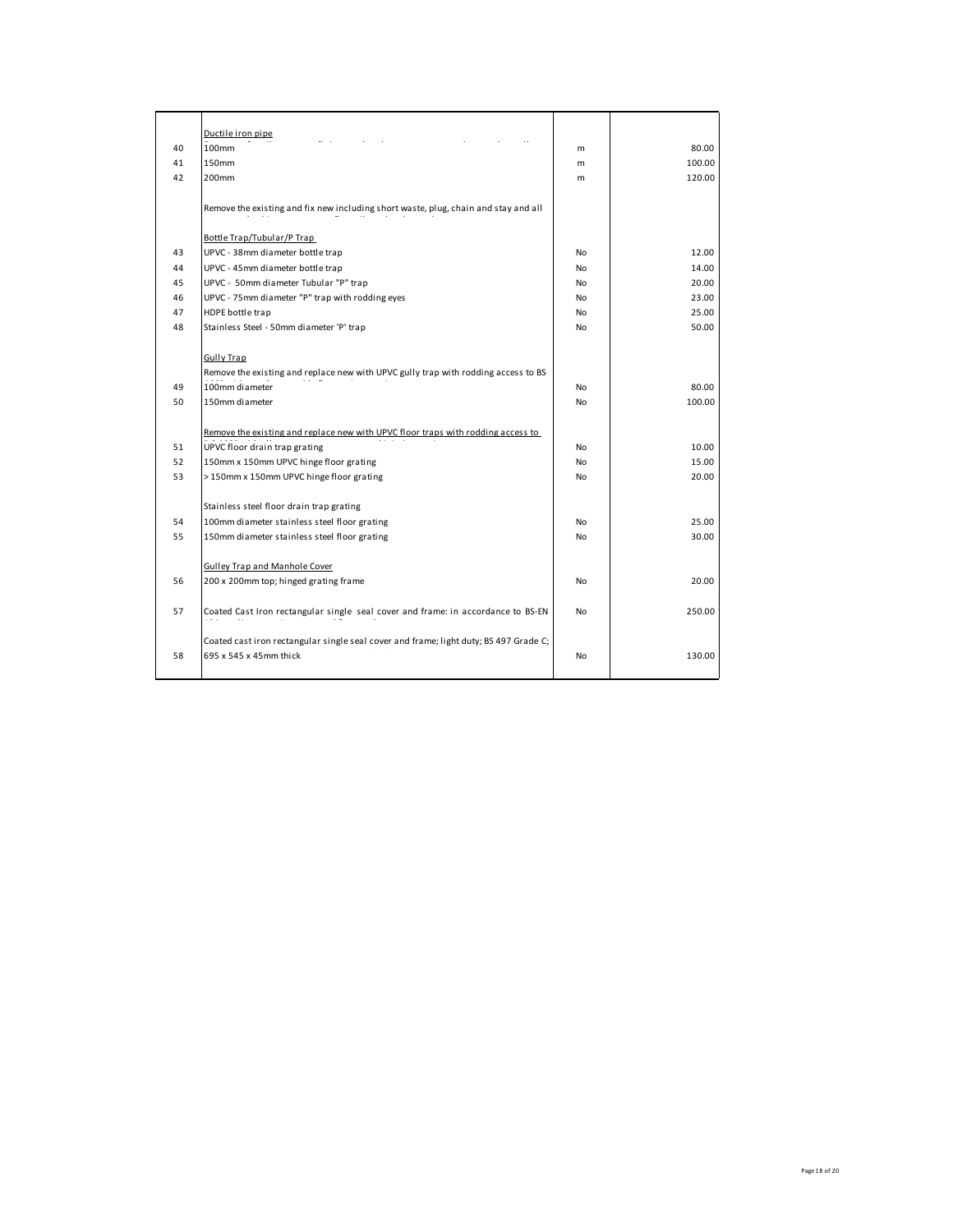|                | <b>Gulley Trap and Manhole Cover</b>                                               |    |        |
|----------------|------------------------------------------------------------------------------------|----|--------|
|                | Coated cast iron rectangular single seal cover and frame; medium duty; BS 497      |    |        |
| 59             | 670 x 670 x 75mm overall                                                           | No | 217.00 |
|                |                                                                                    |    |        |
|                | Coated cast iron rectangular single seal cover and frame; heavy duty; BS 497 Grade |    |        |
| 60             | 600 x 450mm overall                                                                | No | 272.00 |
|                |                                                                                    |    |        |
| $\mathbf{I}$   | <b>ACCESSORIES AND ANCILLARIES</b>                                                 |    |        |
|                | Valves to BS 1010 and BS 1212                                                      |    |        |
|                | Remove the existing and fix new . Rate shall include all necessary connection,     |    |        |
|                | Brass Gate Valve/Chrome Stop Valve                                                 |    |        |
| $\mathbf{1}$   | 15mm diameter                                                                      | No | 12.00  |
| $\overline{2}$ | 22mm diameter                                                                      | No | 17.00  |
| 3              | 28mm diameter                                                                      | No | 20.00  |
| 4              | 35mm diameter                                                                      | No | 25.00  |
| 5              | 54mm diameter                                                                      | No | 45.00  |
|                |                                                                                    |    |        |
|                | <b>Sluice Valve; including</b>                                                     |    |        |
| 6              | 75mm diameter                                                                      | No | 350.00 |
| $\overline{7}$ | 100mm diameter                                                                     | No | 400.00 |
| 8              | 150mm diameter                                                                     | No | 500.00 |
|                |                                                                                    |    |        |
|                | Non-return Valve; including                                                        |    |        |
| 9              | 75mm diameter                                                                      | No | 200.00 |
| 10             | 100mm diameter                                                                     | No | 250.00 |
| 11             | 150mm diameter                                                                     | No | 350.00 |
|                |                                                                                    |    |        |
|                | <b>Flexible Hose</b>                                                               |    |        |
| 12             | Remove existing flexible hose and replace new with :                               |    |        |
| 13             | 15mm diameter; connection to pipe                                                  | No | 13.00  |
| 14             | 20mm diameter; connection to pipe                                                  | No | 15.00  |
| 15             | Remove water heater equipment supply and install flexible hose to connect supply   | No | 50.00  |
|                |                                                                                    |    |        |
|                | Repair pipe with new Collar Clamp                                                  |    |        |
| 16             | 50mm diameter pipes                                                                | No | 100.00 |
| 17             | 65mm diameter pipes                                                                | No | 150.00 |
| 18             | 80mm diameter pipes                                                                | No | 200.00 |
| 19             | 100mm diameter pipes                                                               | No | 250.00 |
| 20             | 150mm diameter pipes                                                               | No | 300.00 |
|                |                                                                                    |    |        |
|                | Repair pipe with new Split Collar Clamp                                            |    |        |
| 21             | 50mm diameter pipes                                                                | No | 100.00 |
| 22             | 65mm diameter pipes                                                                | No | 150.00 |
| 23             | 80mm diameter pipes                                                                | No | 200.00 |
| 24             | 100mm diameter pipes                                                               | No | 250.00 |
| 25             | 150mm diameter pipes                                                               | No | 300.00 |
|                |                                                                                    |    |        |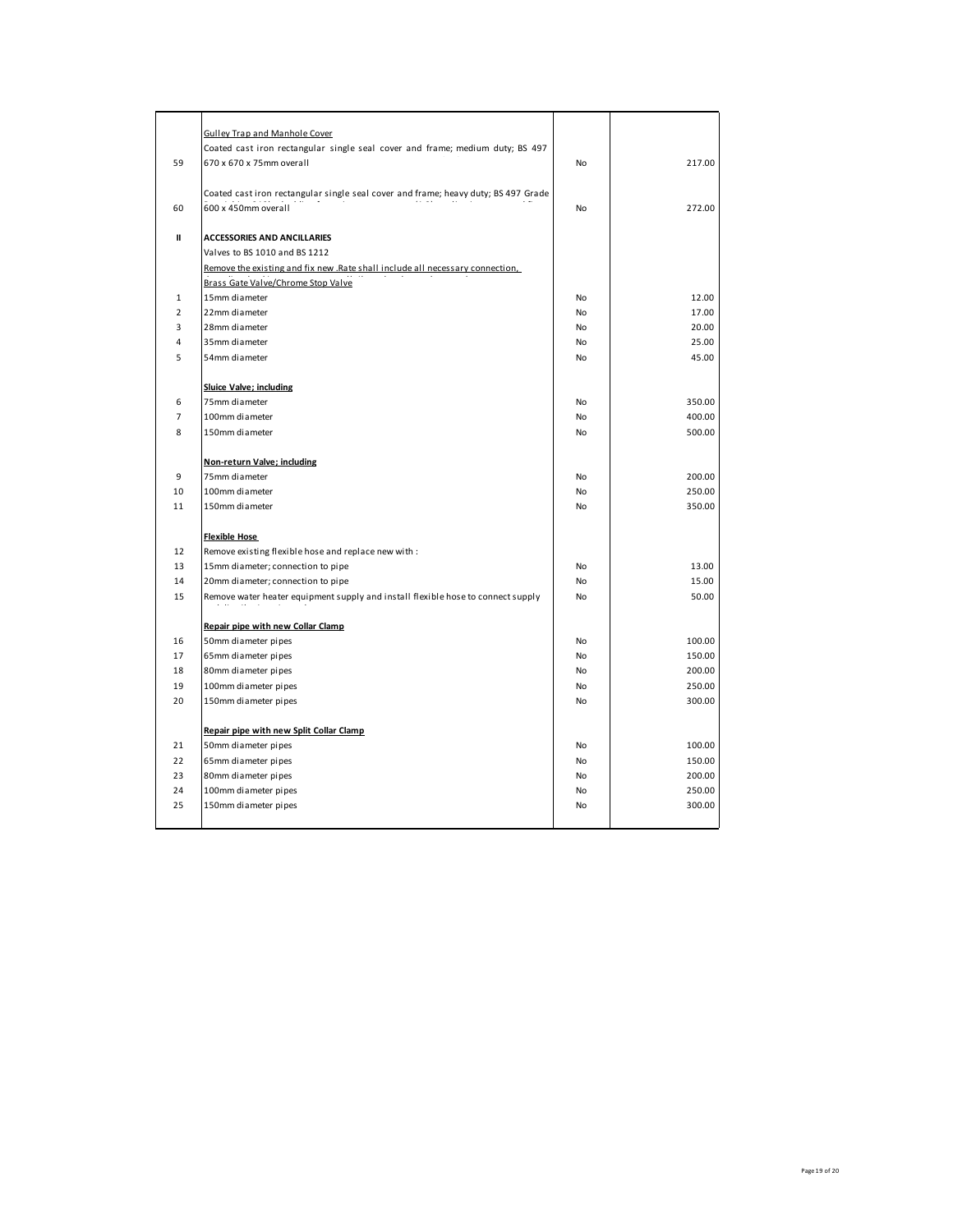| Ш              | <b>WATER TANK</b>                                                                   |    |           |
|----------------|-------------------------------------------------------------------------------------|----|-----------|
| $\mathbf{1}$   | Supply and fix new 1m x 1m x 1m Stainless steel panel tank and cover with all       | No | 1,500.00  |
| $\overline{2}$ | Supply and fix 1600 litres stainless steel water storage tank complete with metal   | No | 1,000.00  |
| 3              | Supply and fix 2000 litres stainless steel water storage tank complete with metal   | No | 1,300.00  |
| 4              | Fire Hosereel Rectangular water tank capacity up to 5000 Lc/w lable and red paint,  | No | 5,000.00  |
| 5              | Fire Hosereel Rectangular water tank capacity up to 9,100 Lc/w lable and red paint, | No | 8,500.00  |
| 6              | Fire Hosereel Rectangular water tank capacity up to 30,000 Lc/w lable and red       | No | 24,000.00 |
|                | <b>Water Tank Fittings</b>                                                          |    |           |
|                | Brass Ball Float Valve c/w Polythene Ball                                           |    |           |
| 7              | 25mm (1")                                                                           | No | 30.00     |
| 8              | 32mm (1 1/4")                                                                       | No | 35.00     |
| 9              | 50mm (2")                                                                           | No | 42.00     |
| 10             | 75mm (3")                                                                           | No | 50.00     |
| 11             | 100mm (4")                                                                          | No | 100.00    |
|                | Brass Ball Float Valve c/w Copper Ball                                              |    |           |
| 12             | 75mm (3")                                                                           | No | 75.00     |
| 13             | 100mm (4")                                                                          | No | 130.00    |
| IV             | <b>RELATED WORKS</b>                                                                |    |           |
| $\mathbf{1}$   | Repainting faded fire service piping                                                | m  | 2.00      |
| $\overline{2}$ | Repainting faded labeling                                                           | No | 8.00      |
| v              | OTHER ITEM NOT INCLUDED                                                             |    |           |
|                | Any other related item not specified, please mentioned :-                           |    |           |
|                |                                                                                     | .  |           |
|                |                                                                                     |    |           |
|                |                                                                                     |    |           |

Validity Offer : **6 (six) months (from the date of quotation)**

Defect Liability period: **6 (six) months**

……………………………………… (Official Chop / Signature) Liquidated and Ascertained Damages (LAD): **25.00/ day**  For each day the w orks remain incomplete (If none stated, then the Contract Administrator may certify a reasonable sum as compensation for delay).

Contract period

| Contract / Address:                                                | (Official Chop / Signature) |  |
|--------------------------------------------------------------------|-----------------------------|--|
|                                                                    | rel. (off                   |  |
|                                                                    | H/phone                     |  |
|                                                                    | Fax, No                     |  |
| <b>AR Class I would be seen an Colombia POS FOO VOILE OF A DOA</b> |                             |  |

**\*\* Class : I and above \*\* Category: E01,E02, KPME 05 & P04**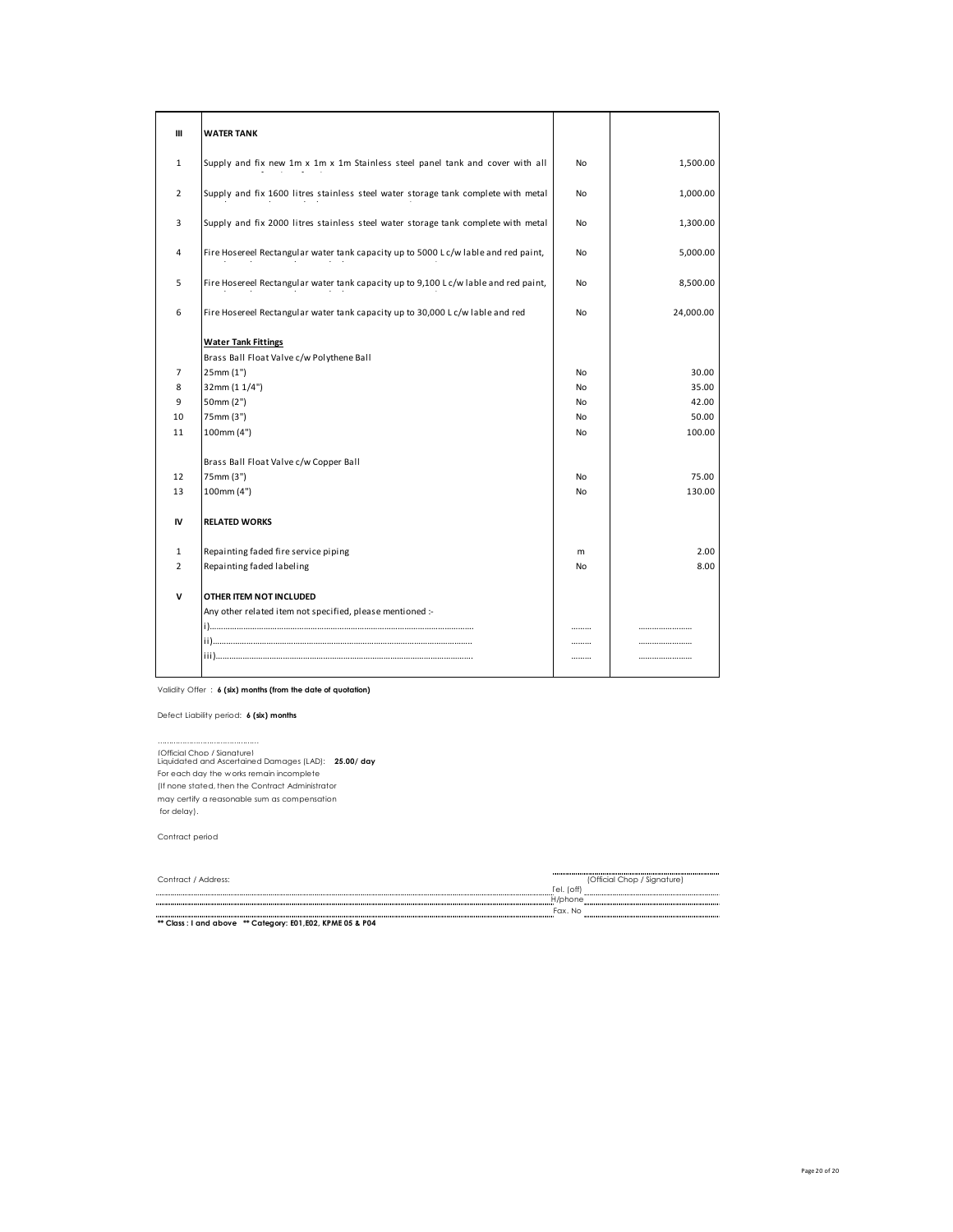I/we, the undersigned, are willing to contract for repair of fire protecting system at University Brunei Darussalam as may be ordered from time to time for the period of one (1) year or when needed not exceeding quotation limited, Which ever come first.

This quotation is open to contractor with valid registration minimum class 3 and register with JABATAN BOMBA DAN PENYELAMAT BRUNEI DARUSSALAM.

(+)PLUS/(-) MINUS……………….% (………………………….Percentage)

Defect liability period shall be 6 months

Contract period:

1 year or not exceeding the amount of the quotation limit, which ever come first

Valid Offer

6(six) Months (from the date of the quotation)

From:……………………………………

Contract /Address

| (Official chop/Signature) |
|---------------------------|
|                           |
|                           |
|                           |